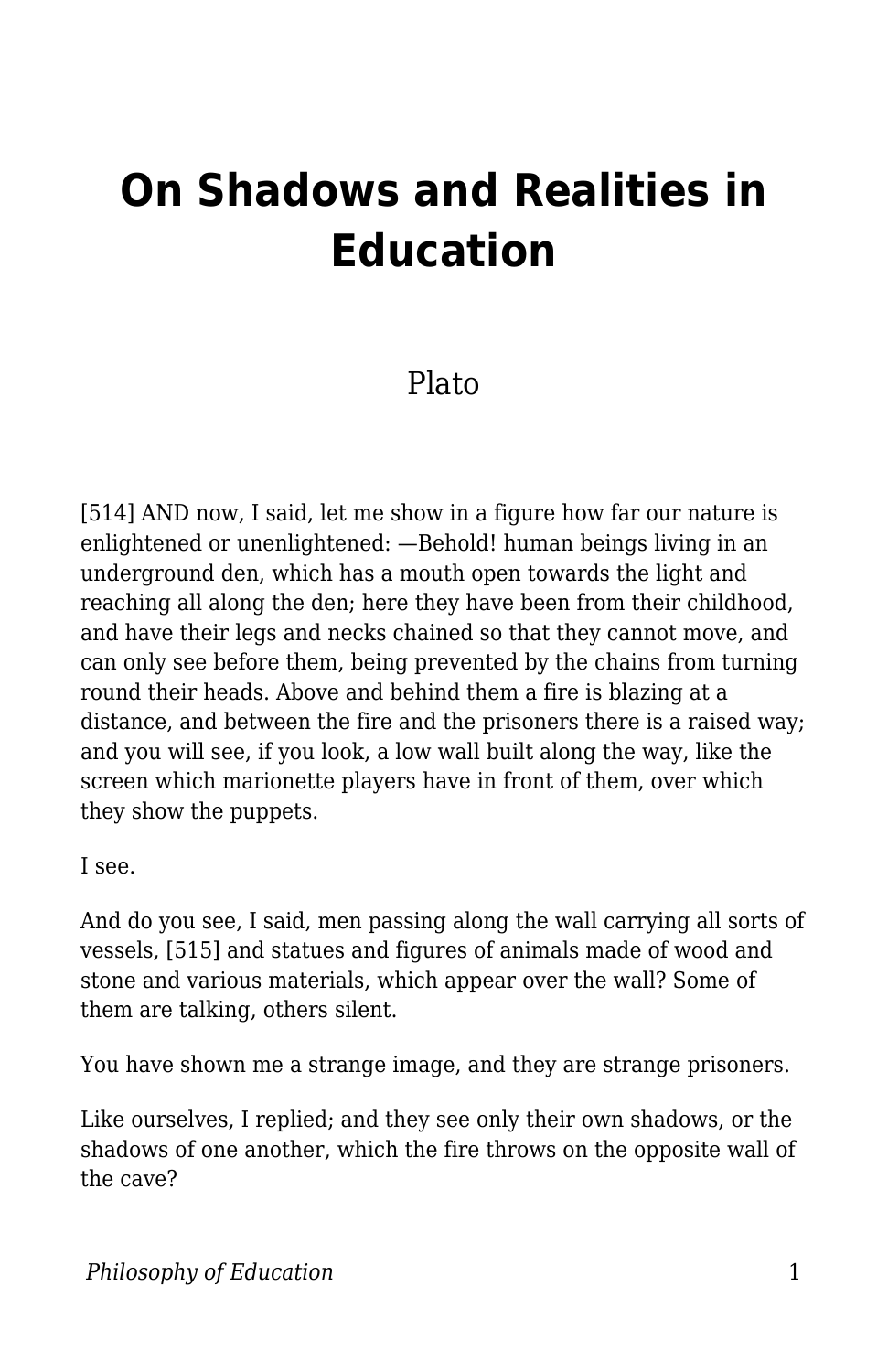True, he said; how could they see anything but the shadows if they were never allowed to move their heads ?

And of the objects which are being carried in like manner they would only see the shadows?

Yes, he said.

And if they were able to converse with one another, would they not suppose that they were naming what was actually before them?

Very true.

And suppose further that the prison had an echo which came from the other side, would they not be sure to fancy when one of the passers-by spoke that the voice which they heard came from the passing shadow?

No question, he replied.

To them, I said, the truth would be literally nothing but the shadows of the images.

That is certain.

And now look again, and see what will naturally follow if the prisoners are released and disabused of their error. At first, when any of them is liberated and compelled suddenly to stand up and turn his neck round and walk and look towards the light, he will suffer sharp pains; the glare will distress him, and he will be unable to see the realities of which in his former state he had seen the shadows; and then conceive some one saying to him, that what he saw before was an illusion, but that now, when he is approaching nearer to being and his eye is turned towards more real existence, he has a clearer vision— what will be his reply? And you may further imagine that his instructor is pointing to the objects as they pass and requiring him to name them—will he not be perplexed? Will he not fancy that the shadows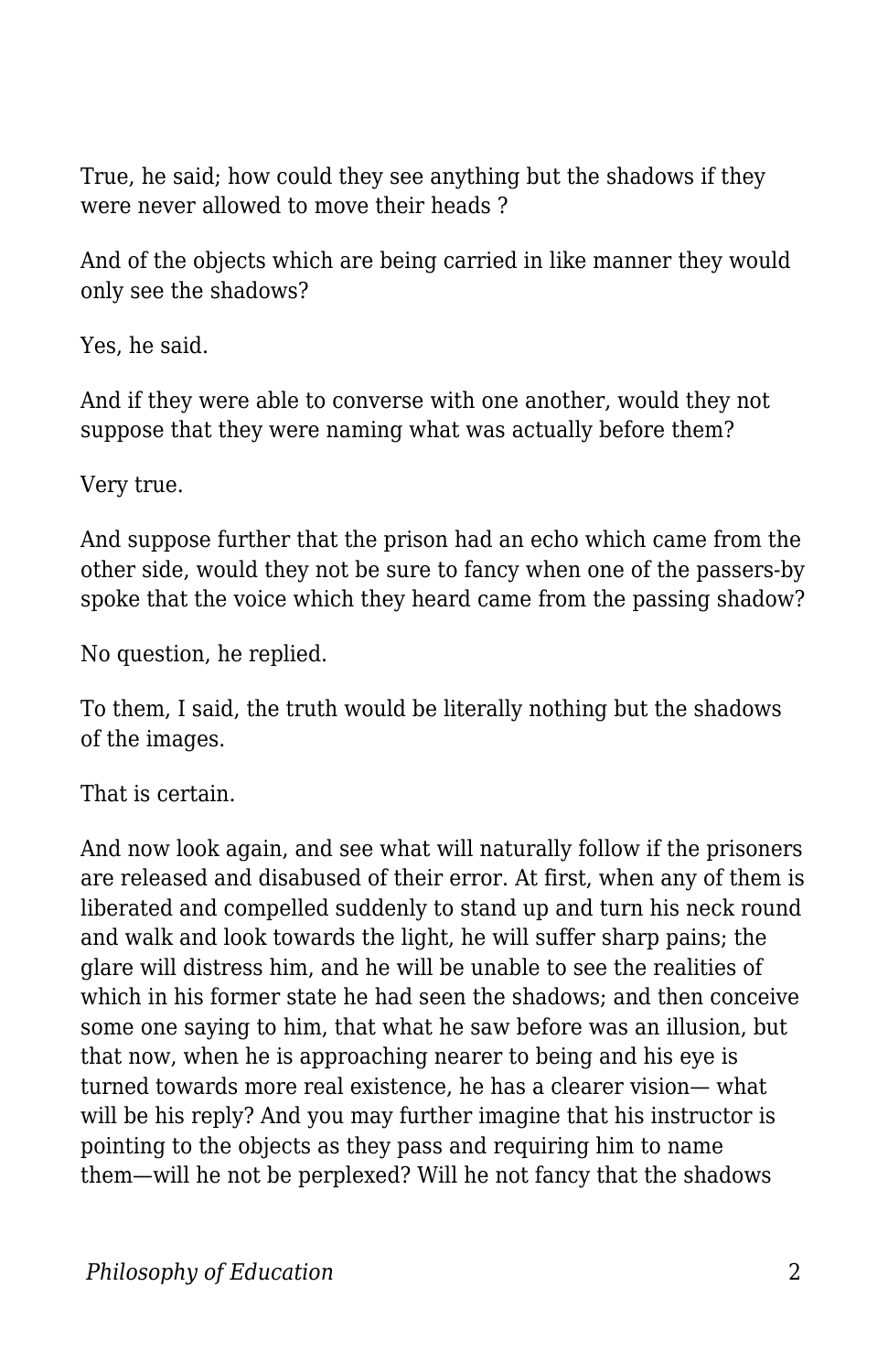which he formerly saw are truer than the objects which are now shown to him?

Far truer.

And if he is compelled to look straight at the light, will he not have a pain in his eyes which will make him turn away to take refuge in the objects of vision which he can see, and which he will conceive to be in reality clearer than the things which are now being shown to him?

True, he said.

And suppose once more, that he is reluctantly dragged up a steep and rugged ascent, and held fast until he is forced into the presence of the sun himself, [516] is he not likely to be pained and irritated? When he approaches the light his eyes will be dazzled, and he will not be able to see anything at all of what are now called realities.

Not all in a moment, he said.

He will require to grow accustomed to the sight of the upper world. And first he will see the shadows best, next the reflections of men and other objects in the water, and then the objects themselves; then he will gaze upon the light of the moon and the stars and the spangle heaven; and he will see the sky and the stars by night better than the sun or the light of the sun by day?

Certainly.

Last of all he will be able to see the sun, and not mere reflections of him in the water, but he will see him in his own proper place, and not in another; and he will contemplate him as he is.

Certainly.

He will then proceed to argue that this is he who gives the season and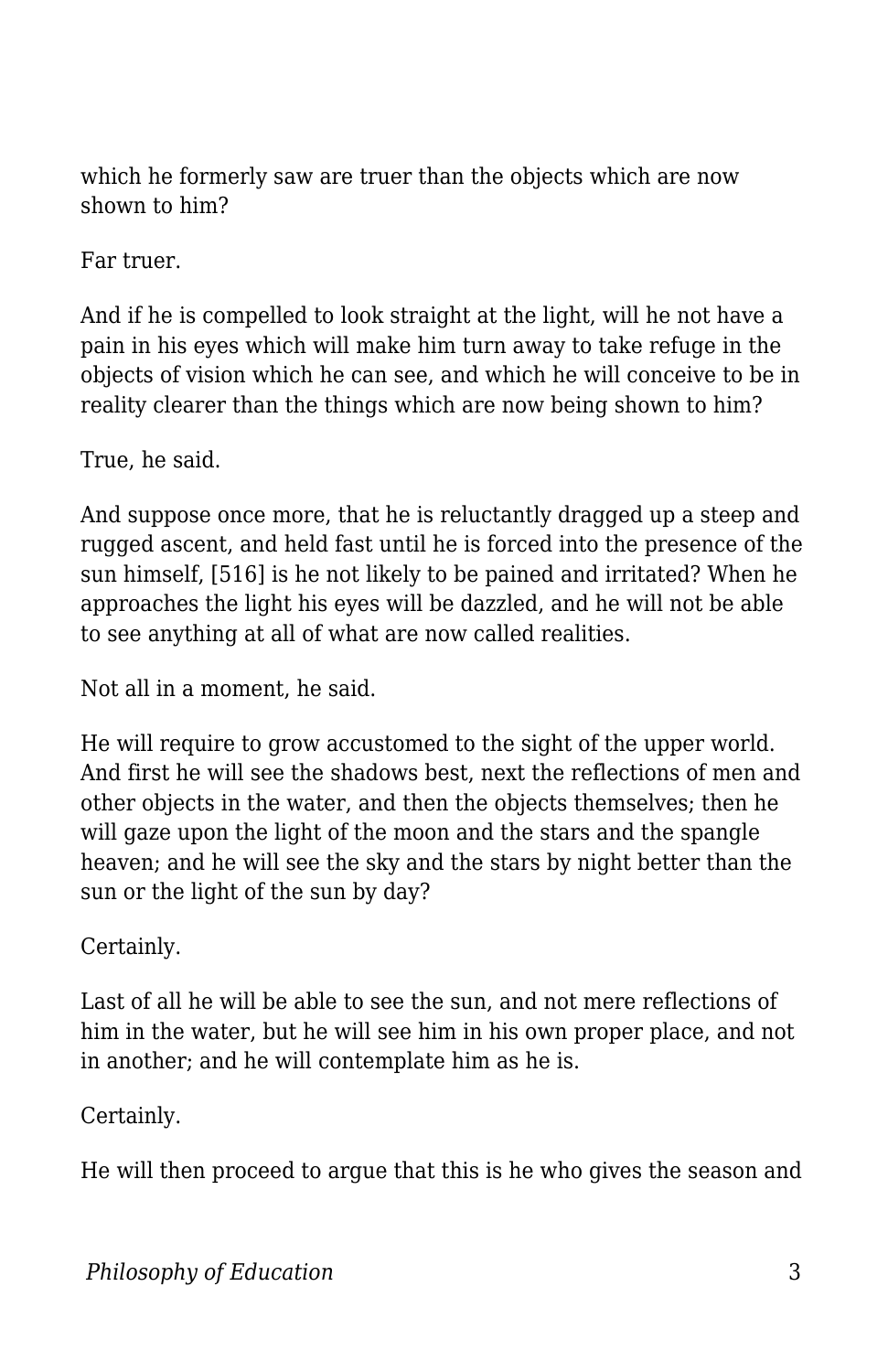the years, and is the guardian of all that is in the visible world, and in a certain way the cause of all things which he and his fellows have been accustomed to behold?

Clearly, he said, he would first see the sun and then reason about him.

And when he remembered his old habitation, and the wisdom of the den and his fellow prisoners, do you not suppose that he would felicitate himself on the change, and pity them?

Certainly, he would.

And if they were in the habit of conferring honors among themselves on those who were quickest to observe the passing shadows and to remark which of them went before, and which followed after, and which were together; and who were therefore best able to draw conclusions as to the future, do you think that he would care for such honors and glories, or envy the possessors of them? Would he not say with Homer, "better to be the poor servant of a poor master," and to endure anything, rather than think as they do and live after their manner?

Yes, he said, I think that he would rather suffer anything than entertain these false notions and live in this miserable manner.

Imagine once more, I said, such an one coming suddenly out of the sun to be replaced in his old situation; would he not be certain to have his eyes full of darkness?

To be sure, he said.

And if there were a contest, and he had to compete in measuring the shadows with the prisoners who had never moved out of the [517] den, while his sight was still weak, and before his eyes had become steady (and the time which would be needed to acquire this new habit of sight might be very considerable), would he not be ridiculous? Men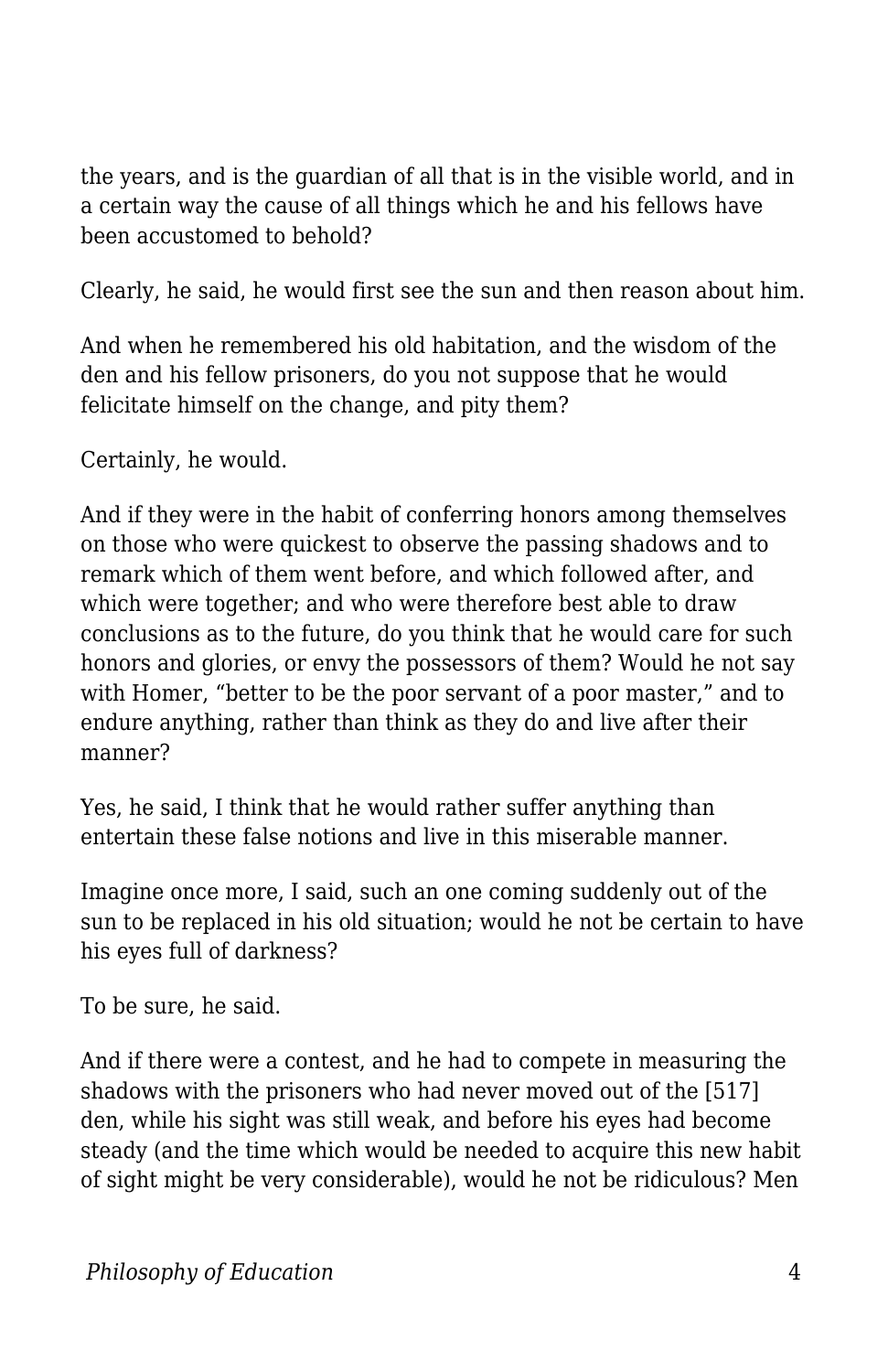would say of him that up he went and down he came without his eyes, and that it was better not even to think of ascending; and if any one tried to loose another and lead him up to the light, let them only catch the offender, and they would put him to death.

No question, he said.

This entire allegory, I said, you may now append, dear Glaucon, to the previous argument; the prison-house is the world of sight, the light of the fire is the sun, and you will not misapprehend me if you interpret the journey upwards to be the ascent of the soul into the intellectual world according to my poor belief, which, at your desire, I have expressed— whether rightly or wrongly God knows. But, whether true or false, my opinion is that in the world of knowledge the idea of good appears last of all, and is seen only with an effort; and, when seen, is also inferred to be the universal author of all things beautiful and right, parent of light and of the lord of light in this visible world, and the immediate source of reason and truth in the intellectual; and that this is the power upon which he who would act rationally either in public or private life must have his eye fixed.

I agree, he said, as far as I am able to understand you.

Moreover, I said, you must not wonder that those who attain to this beatific vision are unwilling to descend to human affairs; for their I souls are ever hastening into the upper world where they desire to dwell; which desire of theirs is very natural, if our allegory may be trusted.

Yes, very natural.

And is there anything surprising in one who passes from divine contemplations to the evil state of man, misbehaving himself in a ridiculous manner; if, while his eyes are blinking and before he has become accustomed to the surrounding darkness, he is compelled to fight in courts of law, or in other places, about the images or the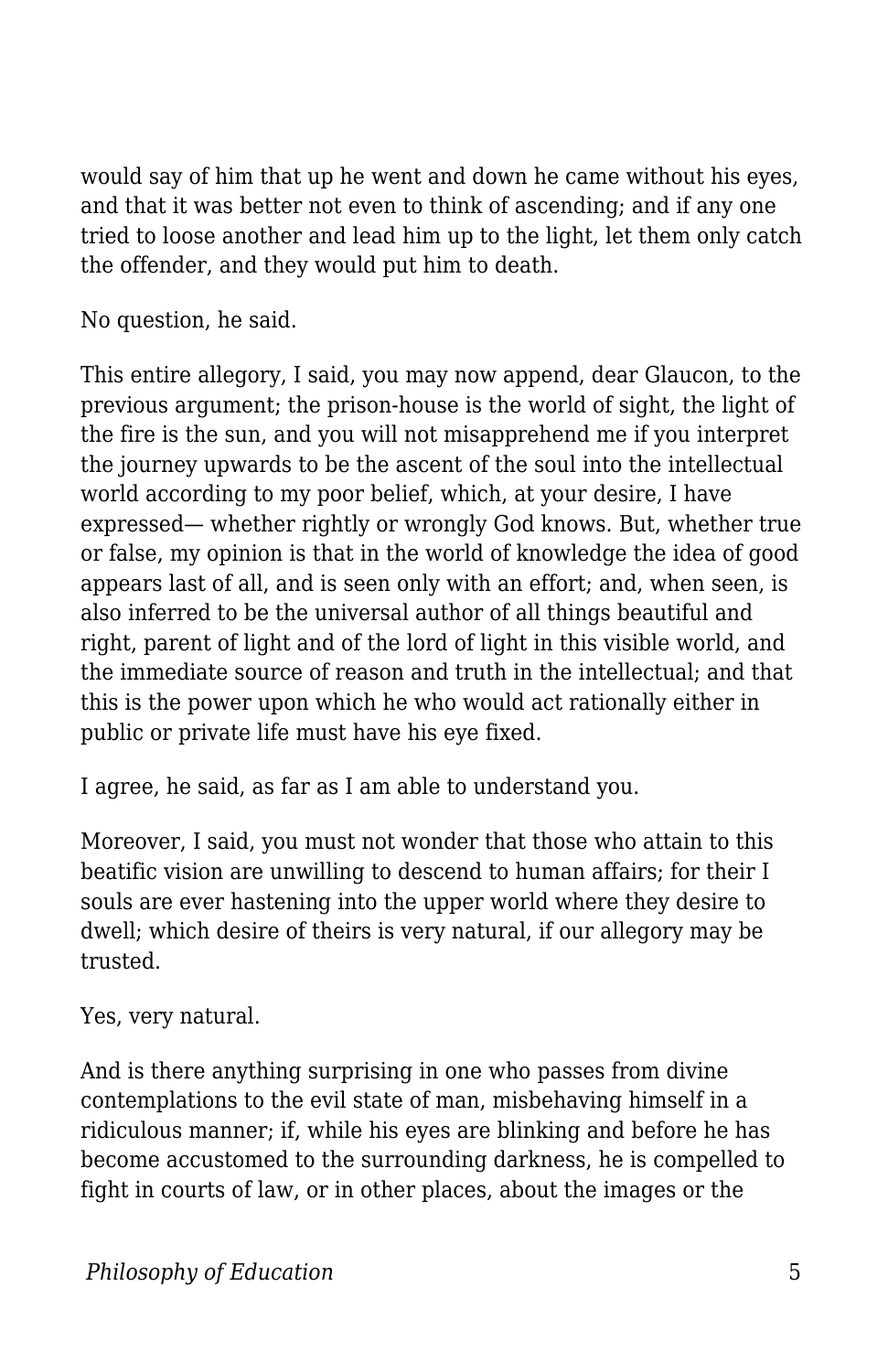shadows of images of justice, and is endeavoring to meet the conceptions of those who have never yet seen absolute justice?

Anything but surprising, he replied.

[518] Any one who has common sense will remember that the bewilderments of the eyes are of two kinds, and arise from two causes, either from coming out of the light or from going into the light, which is true of the mind's eye, quite as much as of the bodily eye; and he who remembers this when he sees any one whose vision is perplexed and weak, will not be too ready to laugh; he will first ask whether that soul of man has come out of the brighter life, and is unable to see because unaccustomed to the dark, or having turned from darkness to the day is dazzled by excess of light. And he will count the one happy in his condition and state of being, and he will pity the other; or, if he have a mind to laugh at the soul which comes from below into the light, there will be more reason in this than in the laugh which greets him who returns from above out of the light into the den.

That, he said, is a very just distinction.

But then, if I am right, certain professors of education must be wrong when they say that they can put a knowledge into the soul which I was not there before, like sight into blind eyes.

They undoubtedly say this, he replied.

Whereas, our argument shows that the power and capacity of learning exists in the soul already; just as the eye was unable to turn from darkness to light without the whole body, so too the instrument of knowledge can only by the movement of the whole soul be turned from the world of becoming into that of being, and learn by degrees to endure the sight of being, and of the brightest and best of being, or in other words, of the good.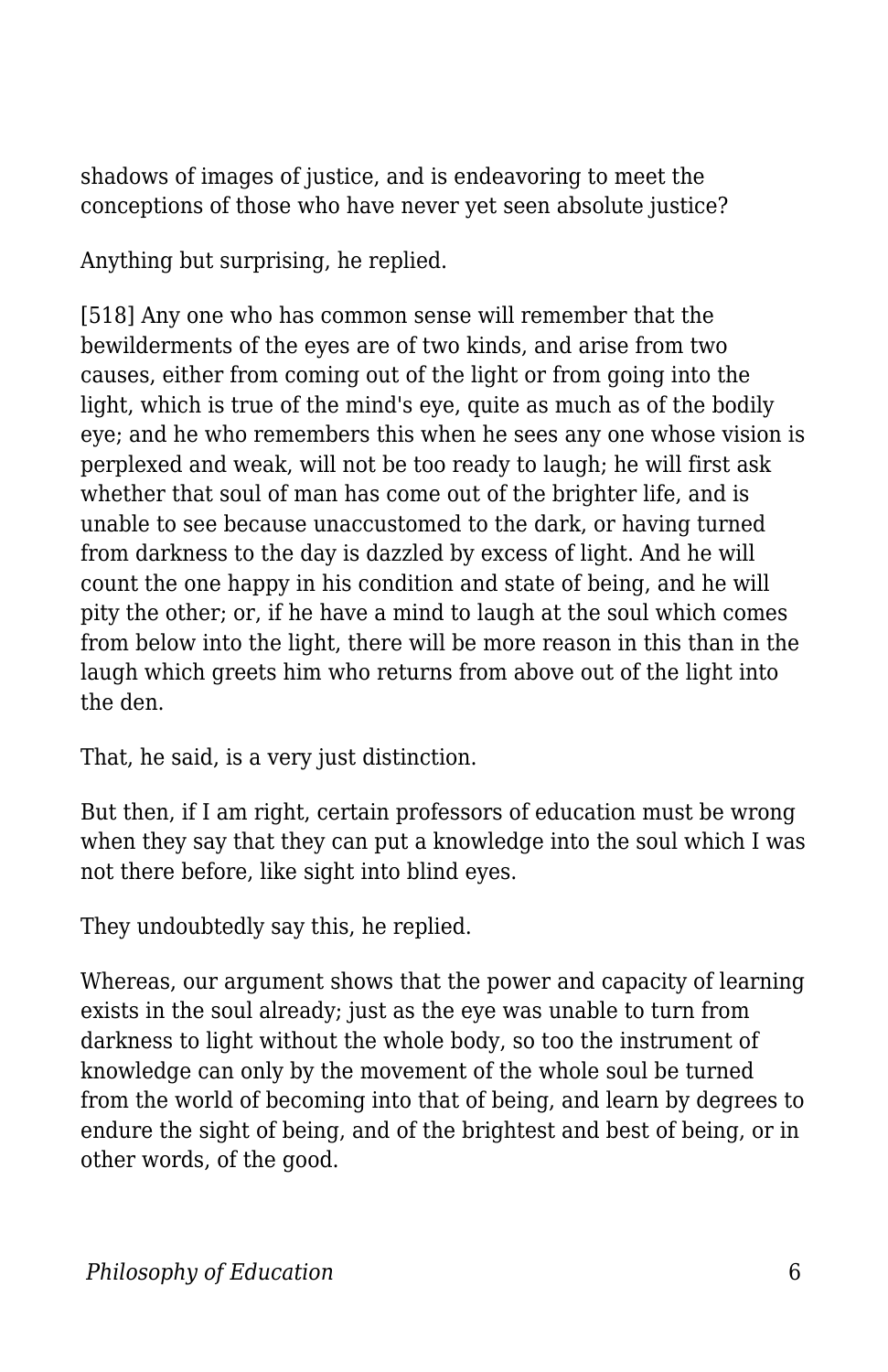Very true.

And must there not be some art which will effect conversion in the easiest and quickest manner; not implanting the faculty of sight, for that exists already, but has been turned in the wrong direction, and is looking away from the truth?

Yes, he said, such an art may be presumed.

And whereas the other so-called virtues of the soul seem to be akin to bodily qualities, for even when they are not originally innate they can be implanted later by habit and exercise, the virtue of wisdom more than anything else contains a divine element which always remains, and by this conversion is rendered useful and profitable; [519] or, on the other hand, hurtful and useless. Did you never observe the narrow intelligence flashing from the keen eye of a clever rogue— how eager he is, how clearly his paltry soul sees the way to his end; he is the reverse of blind, but his keen eye-sight is forced into the service of evil, and he is mischievous in proportion to his cleverness?

Very true, he said.

But what if there had been a circumcision of such natures in the days of their youth, and they had been severed from those sensual pleasures, such as eating and drinking, which, like leaden weights, were attached to them at their birth, and which drag them down and turn the vision of their souls upon the things that are below— if, I say, they had been released from these impediments and turned in the opposite direction, the very same faculty in them would have seen the truth as keenly as they see what their eyes are turned to now.

Very likely.

Yes, I said; and there is another thing which is likely, or rather a necessary inference from what has preceded, that neither the uneducated and uninformed of the truth, nor yet those who never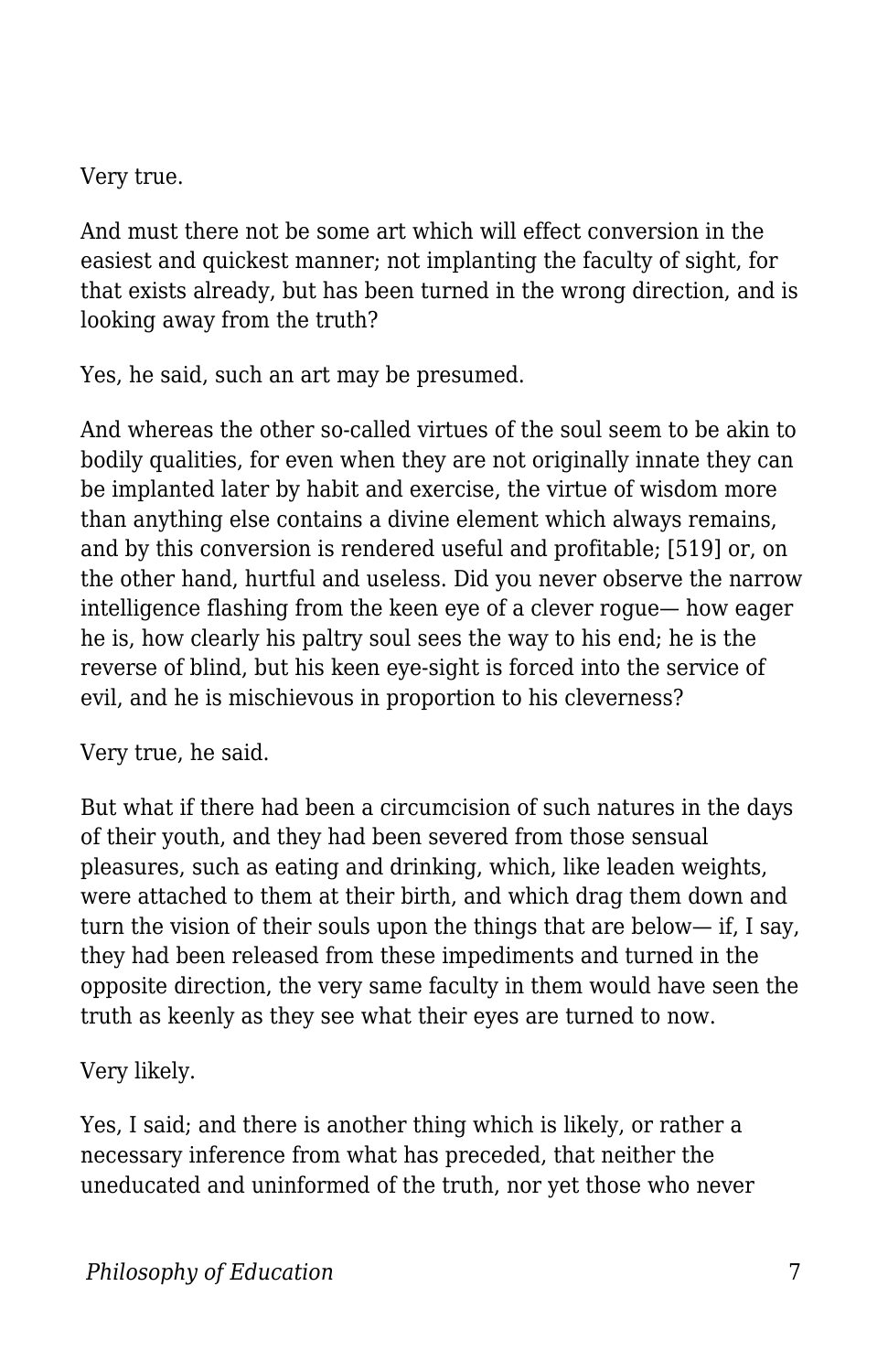make an end of their education, will be able ministers of State; not the former, because they have no single aim of duty which is the rule of all their actions, private as well as public; nor the latter, because they will not act at all except upon compulsion, fancying that they are already dwelling apart in the islands of the blest.

Very true, he replied.

Then, I said, the business of us who are the founders of the State will be to compel the best minds to attain that knowledge which we have already shown to be the greatest of all-- they must continue to ascend until they arrive at the good; but when they have ascended and seen enough we must not allow them to do as they do now.

What do you mean?

I mean that they remain in the upper world: but this must not be allowed; they must be made to descend again among the prisoners in the den, and partake of their labors and honors whether they are worth having or not.

But is not this unjust? he said; ought we to give them a worse life, when they might have a better?

You have again forgotten, my friend, I said, the intention of the legislator, who did not aim at making any one class in the State happy above the rest; the happiness was to be in the whole State, and he held the citizens together by persuasion and necessity, making them benefactors of the State, [520] and therefore benefactors of one another; to this end he created them, not to please themselves, but to be his instruments in binding up the State.

True, he said, I had forgotten.

Observe Glaucon, that there will be no injustice in compelling our philosophers to have a care and providence of others; we shall explain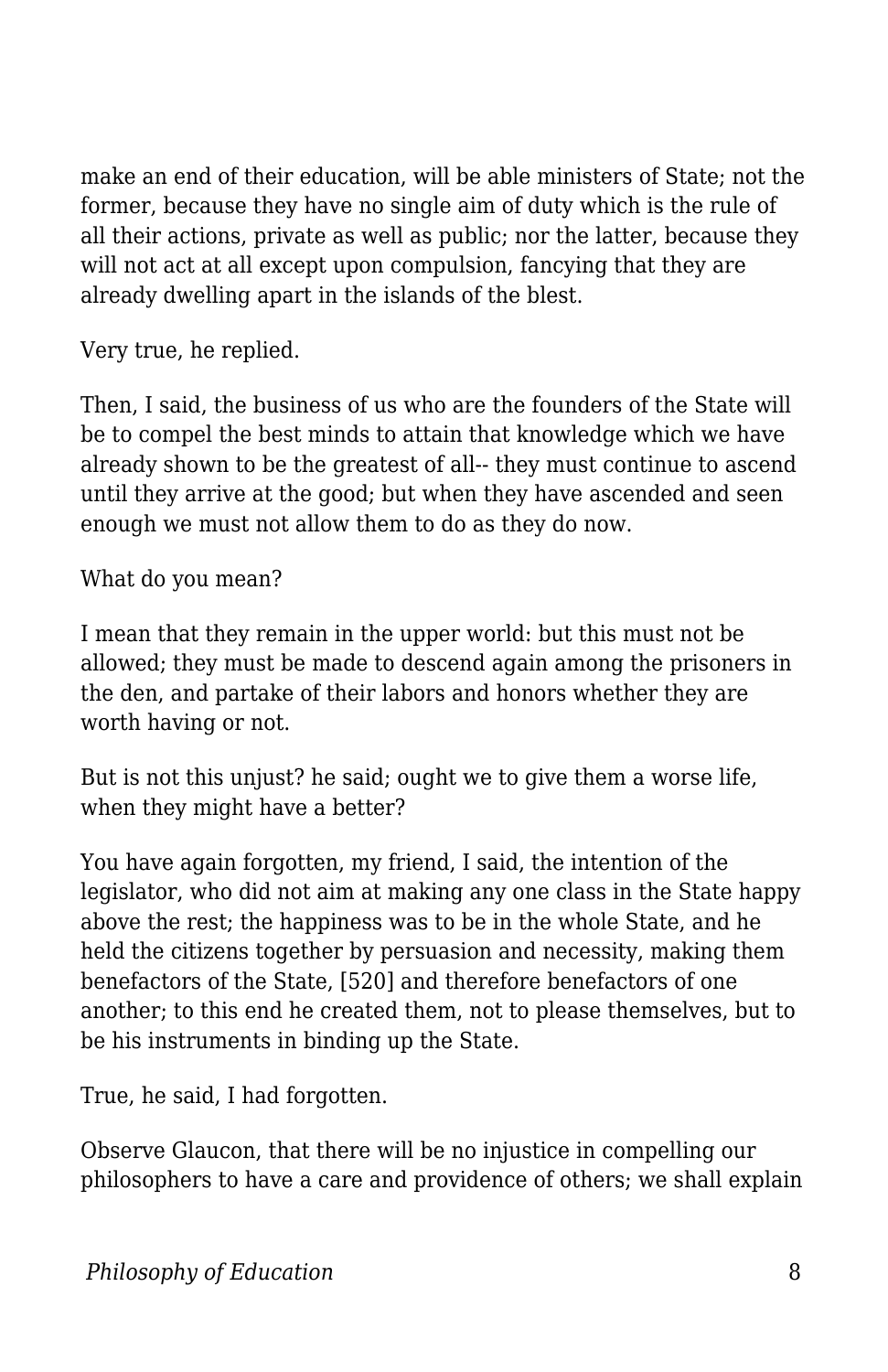to them that in others States, men of their class are not obliged to share in the toils of politics; and this is reasonable, for they grow up at their own sweet will, and the government would rather not have them. Being self taught, they cannot expect be expected to show any gratitude for a culture which they have never received. But we have brought you into the world to be rulers of the hive, kings of yourselves and of the other citizens, and have educated you far better and more perfectly than they have been educated and you are better able to share in the double duty. Wherefore each of you, when his turn comes, must go to the general under-ground abode, and get the habit of seeing in the dark. When you have acquired the habit, you will see ten thousand times better than the inhabitants of the den, and you will know what the several images are, and what they represent because you have seen the beautiful and just and good in their truth. And thus our State which is also yours will be a reality, and not dream only, and will be administered in a spirit unlike that of other States, in which men fight with one another about shadows only and are distracted in the struggle for power, which in their eyes is a great good. Whereas the truth is that the State in which the rulers are most reluctant to govern is always the best and most quietly governed, and the State in which they are most eager, the worst.

Quite true, he replied.

And will our pupils, when they hear this, refuse to take their turn at the toils of State, when they are allowed to spend the greater part of their time with one another in the heavenly light?

Impossible, he answered; for they are just men, and the commands which we impose upon them are just; there can be no doubt that every one of them will take office as a stern necessity, and not after the fashion of our present rulers of State.

Yes, my friend, I said; and there lies the point. You must contrive for your future rulers another and a better life than that of [521] a ruler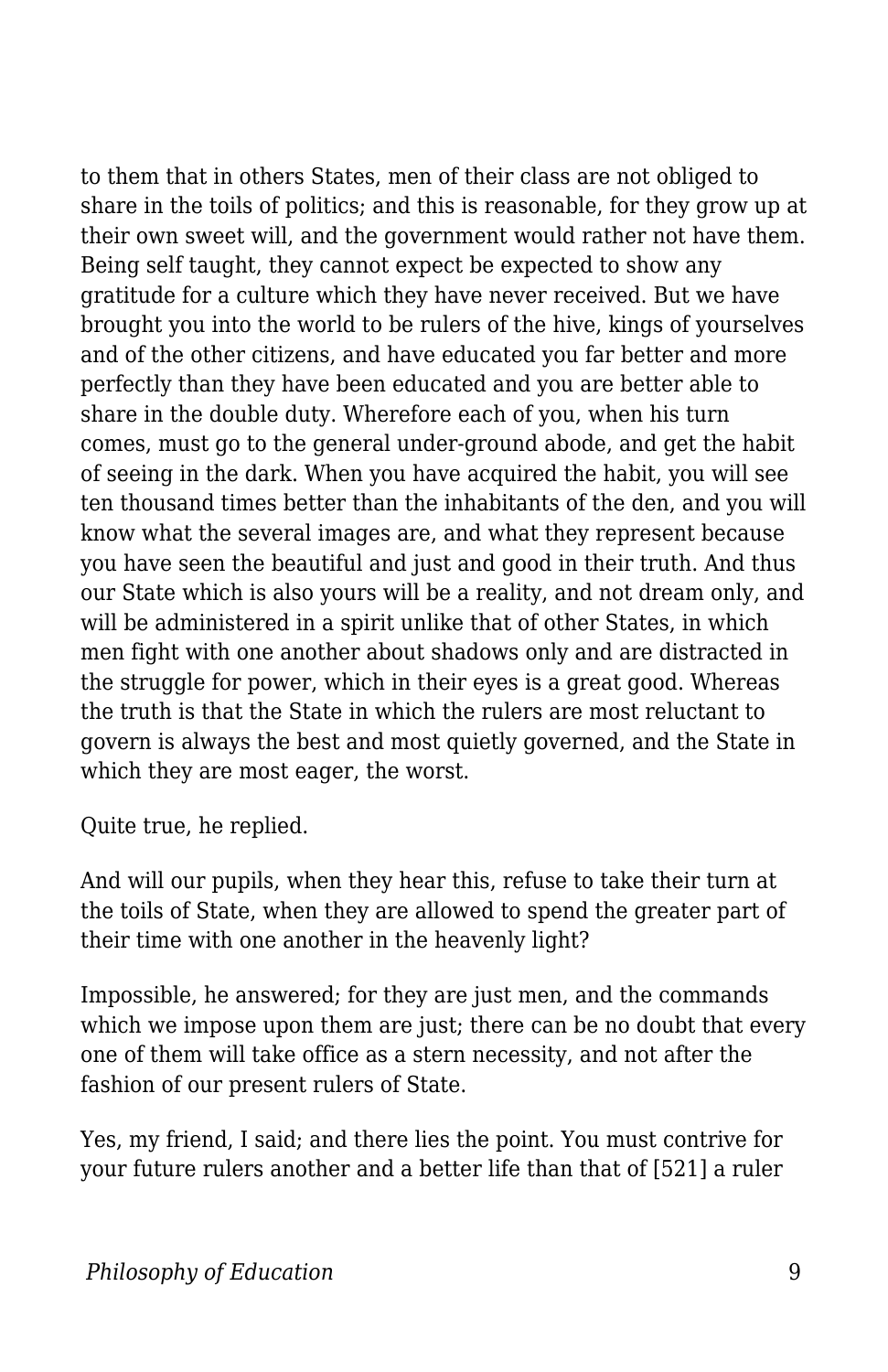and then you may have a well-ordered State, for only in the State which offers this, will they rule who are truly rich, not in silver and gold, but in virtue and wisdom, which are the true blessings of life. Whereas if they go to the administration of public affairs, poor and hungering after their own private advantage, thinking that hence they are to snatch the chief good, order there can never be; for they will be fighting about office, and the civil and domestic broils which thus arise will be the ruin of the rulers themselves and of the whole State.

Most true, he replied.

And the only life which looks down upon the life of political ambition is that of true philosophy. Do you know of any other ?

Indeed, I do not, he said.

And those who govern ought not to be lovers of the task? For, if they are, there will be rival lovers, and they will fight.

No question.

Who then are those whom we shall compel to be guardians? Surely they will be the men who are wisest about affairs of State, and by whom the State is best administered, and who at the same time have other honors and another and a better life than that of politics?

They are the men, and I will choose them, he replied.

And now shall we consider in what way such guardians will be produced, and how they are to be brought from darkness to light— as some are said to have ascended from the world below to the gods?

By all means, he replied.

The process, I said, is not the turning over of an oyster-shell, but the turning round of a soul passing from a day which is little better than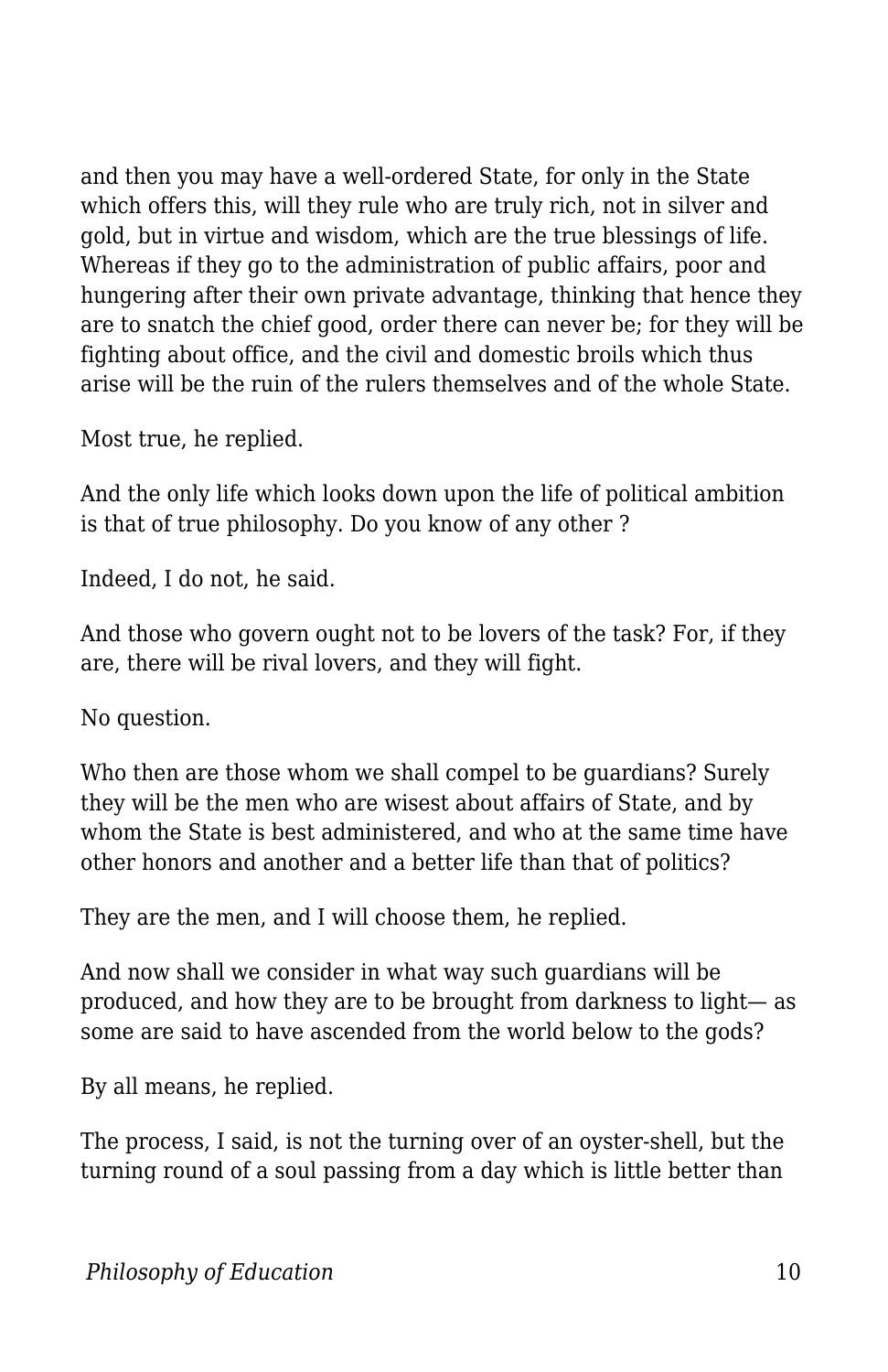night to the true day of being, that is, the ascent from below, which we affirm to be true philosophy?

Quite so.

And should we not enquire what sort of knowledge has the power of effecting such a change?

Certainly.

What sort of knowledge is there which would draw the soul from becoming to being? And another consideration has just occurred to me: You will remember that our young men are to be warrior athletes?

Yes, that was said.

Then this new kind of knowledge must have an additional quality?

What quality?

Usefulness in war.

Yes, if possible.

There were two parts in our former scheme of education, were there not?

Just so.

There was gymnastic which presided over the growth and decay of the body,

and may therefore be regarded as having to do with generation and corruption?

True.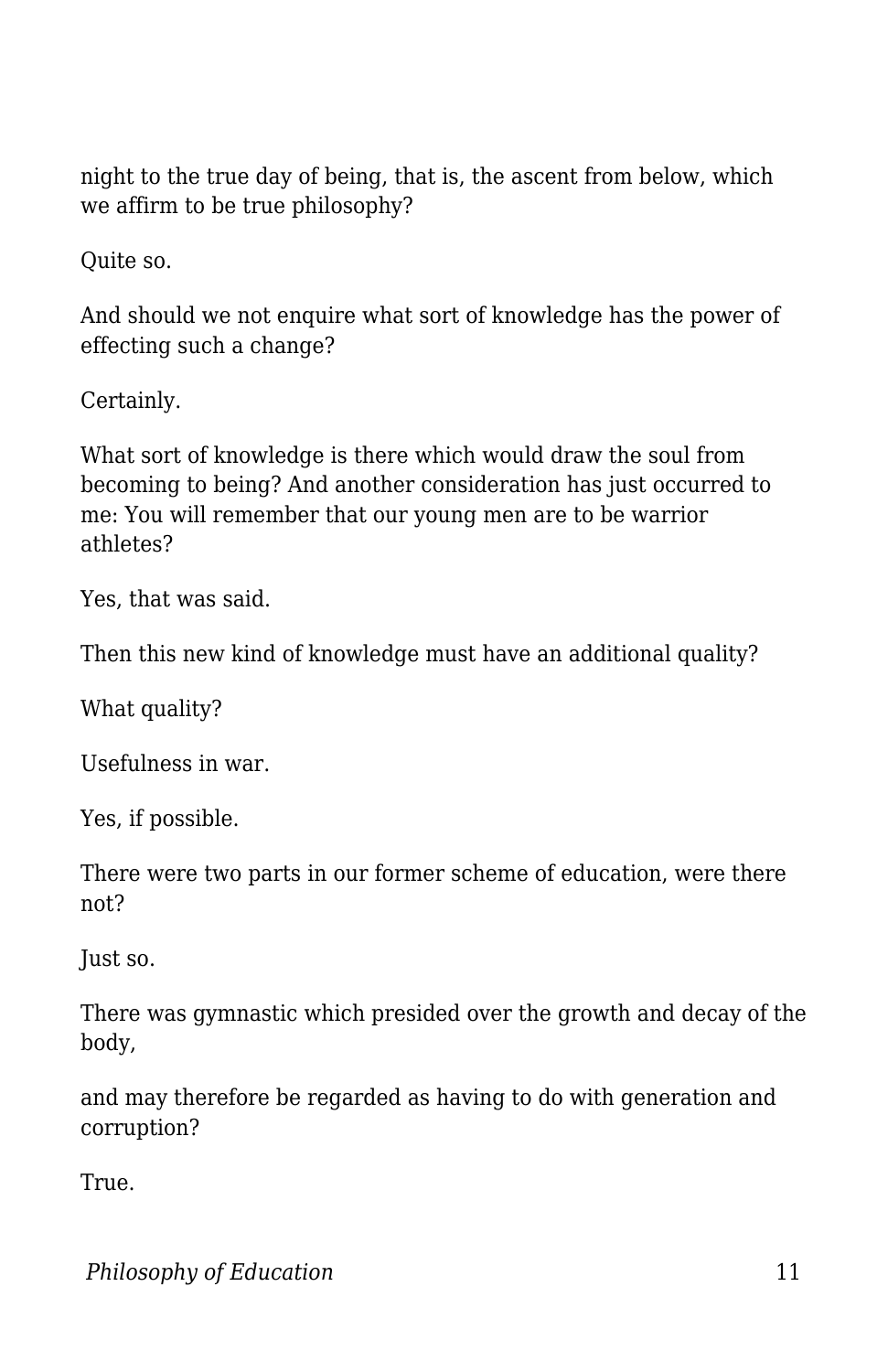[522] Then that is not the knowledge which we are seeking to discover?

No.

But what do you say of music, which also entered to a certain extent into our former scheme?

Music, he said, as you will remember, was the counterpart of gymnastic, and trained the guardians by the influences of habit, by harmony making them harmonious, by rhythm rhythmical, but not giving them science; and the words, whether fabulous or possibly true, had kindred elements of rhythm and harmony in them. But in music there was nothing which tended to that good which you are now seeking.

You are most accurate, I said, in your recollection; in music there

certainly was nothing of the kind. But what branch of knowledge is there, my dear Glaucon, which is of the desired nature; since all the useful arts were reckoned mean by us?

Undoubtedly; and yet if music and gymnastic are excluded, and the arts are also excluded, what remains?

Well, I said, there may be nothing left of our special subjects; and then we shall have to take something which is not special, but of universal application.

What may that be?

A something which all arts and sciences and intelligences use in common, and which every one first has to learn among the elements of education.

What is that?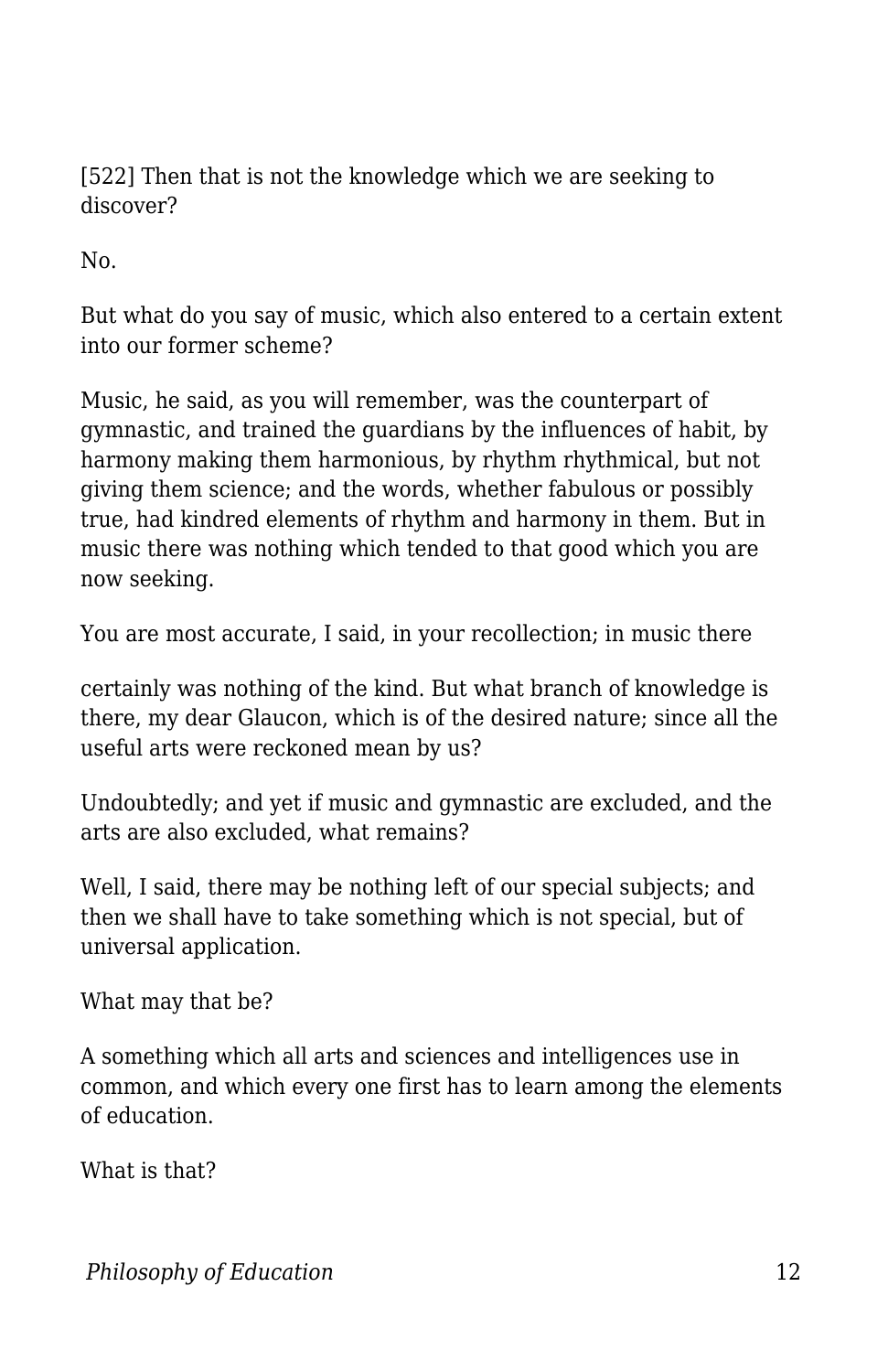The little matter of distinguishing one, two, and three--in a word, number and calculation:--do not all arts and sciences necessarily partake of them?

Yes.

Then the art of war partakes of them?

To be sure.

Then Palamedes, whenever he appears in tragedy, proves Agamemnon ridiculously unfit to be a general. Did you never remark how he declares that he had invented number, and had numbered the ships and set in array the ranks of the army at Troy; which implies that they had never been numbered before, and Agamemnon must be supposed literally to have been incapable of counting his own feet- how could he if he was ignorant of number? And if that is true, what sort of general must he have been?

I should say a very strange one, if this was as you say.

Can we deny that a warrior should have a knowledge of arithmetic?

Certainly he should, if he is to have the smallest understanding of military tactics, or indeed, I should rather say, if he is to be a man at all.

I should like to know whether you have the same notion which I have of this study?

What is your notion?

It appears to me to be a study of the kind which we are seeking, and which leads naturally to reflection, [523] but never to have been rightly used; for the true use of it is simply to draw the soul towards being.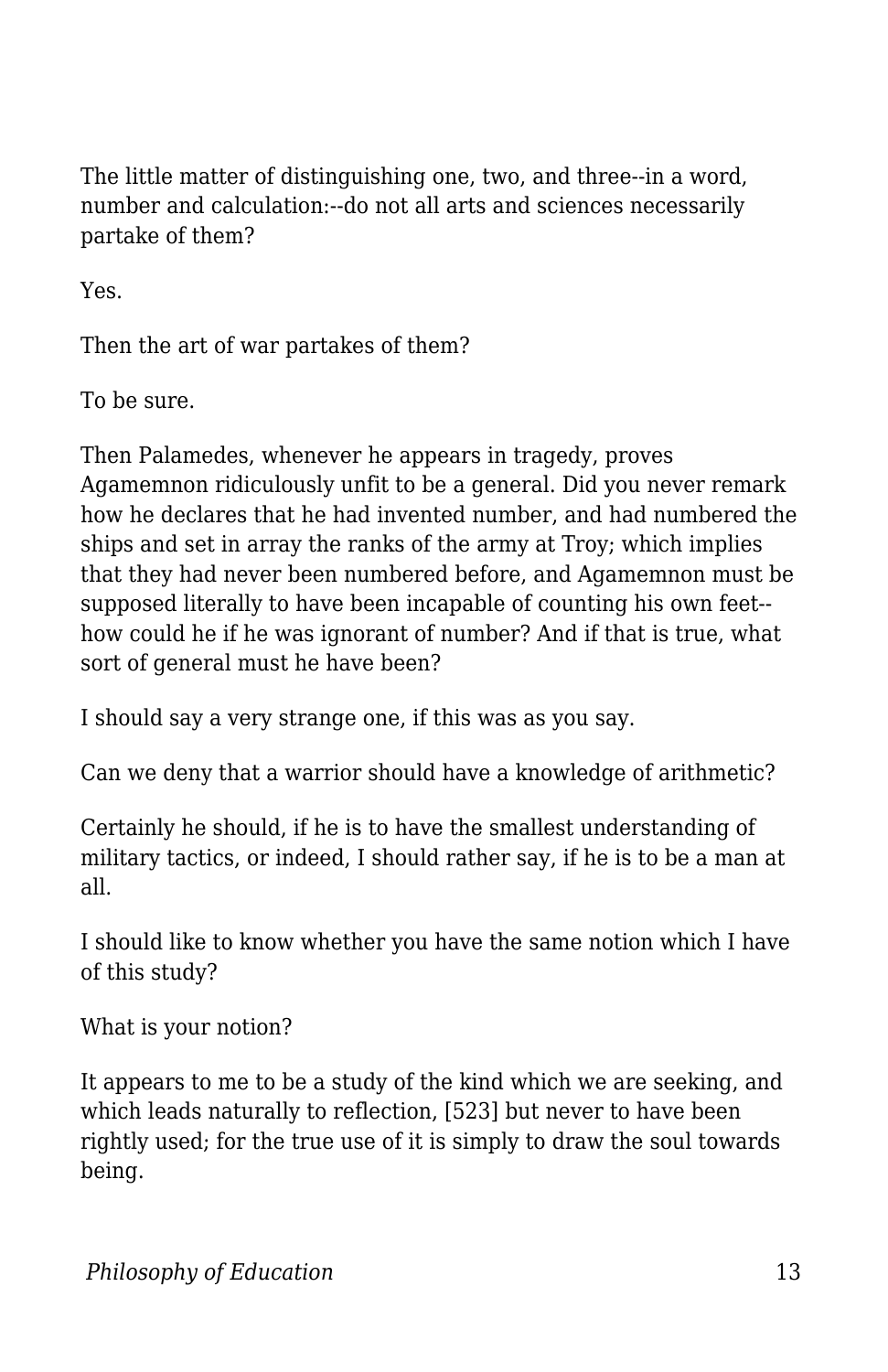Will you explain your meaning? he said.

I will try, I said; and I wish you would share the enquiry with me, and say 'yes' or 'no' when I attempt to distinguish in my own mind what branches of knowledge have this attracting power, in order that we may have clearer proof that arithmetic is, as I suspect, one of them.

Explain, he said.

I mean to say that objects of sense are of two kinds; some of them do not invite thought because the sense is an adequate judge of them; while in the case of other objects sense is so untrustworthy that further enquiry is imperatively demanded.

You are clearly referring, he said, to the manner in which the senses are imposed upon by distance, and by painting in light and shade.

No, I said, that is not at all my meaning.

Then what is your meaning?

When speaking of uninviting objects, I mean those which do not pass from one sensation to the opposite; inviting objects are those which do; in this latter case the sense coming upon the object, whether at a distance or near, gives no more vivid idea of anything in particular than of its opposite. An illustration will make my meaning clearer:- here are three fingers--a little finger, a second finger, and a middle finger.

Very good.

You may suppose that they are seen quite close: And here comes the point.

What is it?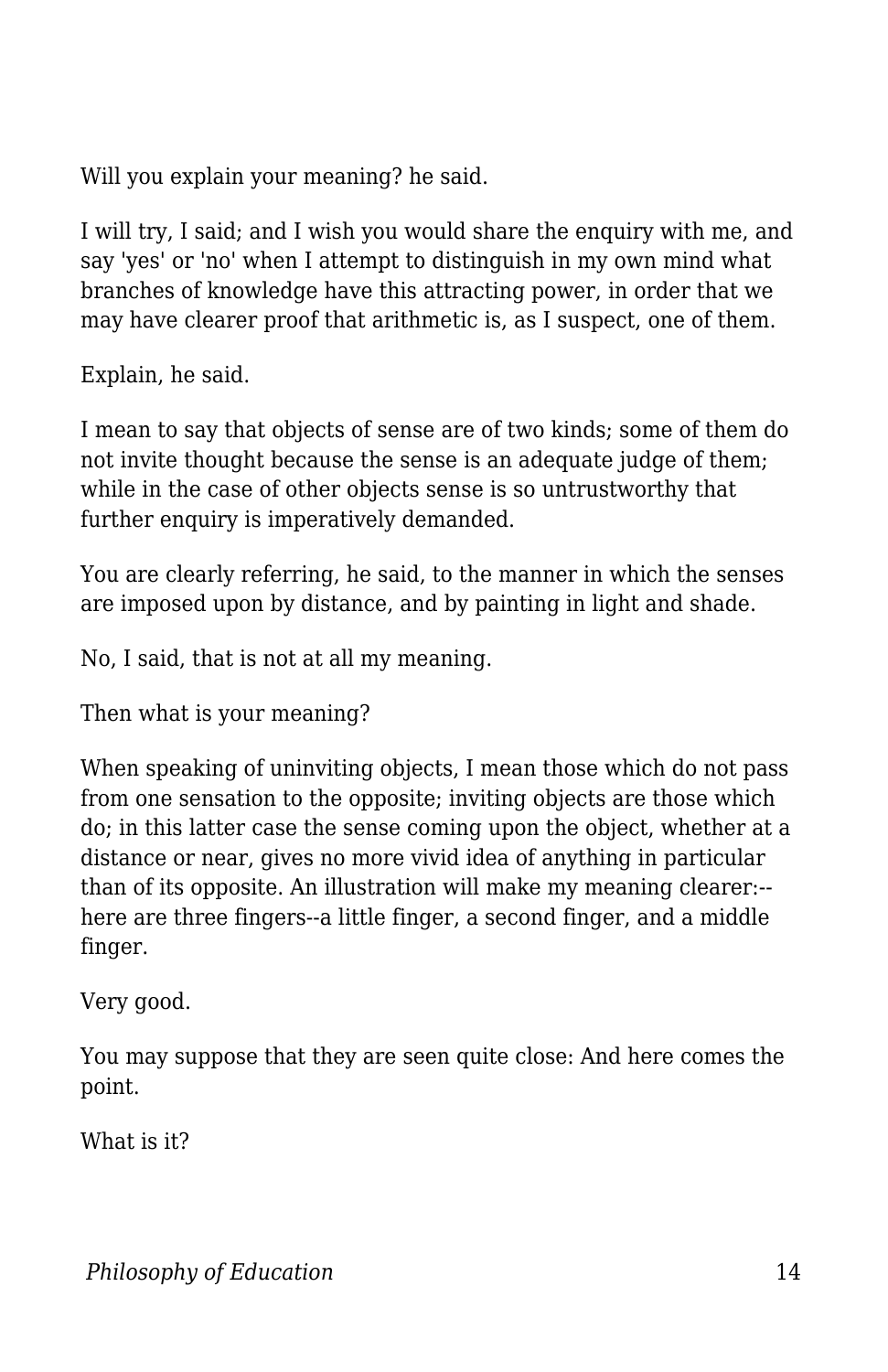Each of them equally appears a finger, whether seen in the middle or at the extremity, whether white or black, or thick or thin--it makes no difference; a finger is a finger all the same. In these cases a man is not compelled to ask of thought the question what is a finger? for the sight never intimates to the mind that a finger is other than a finger.

True.

And therefore, I said, as we might expect, there is nothing here which invites or excites intelligence.

There is not, he said.

But is this equally true of the greatness and smallness of the fingers?

Can sight adequately perceive them? and is no difference made by the circumstance that one of the fingers is in the middle and another at the extremity? And in like manner does the touch adequately perceive the qualities of thickness or thinness, of softness or hardness? And so of the other senses; do they give perfect intimations of such matters? [524] Is not their mode of operation on this wise--the sense which is concerned with the quality of hardness is necessarily concerned also with the quality of

softness, and only intimates to the soul that the same thing is felt to be both hard and soft?

You are quite right, he said.

And must not the soul be perplexed at this intimation which the sense gives of a hard which is also soft? What, again, is the meaning of light and heavy, if that which is light is also heavy, and that which is heavy, light?

Yes, he said, these intimations which the soul receives are very curious and require to be explained.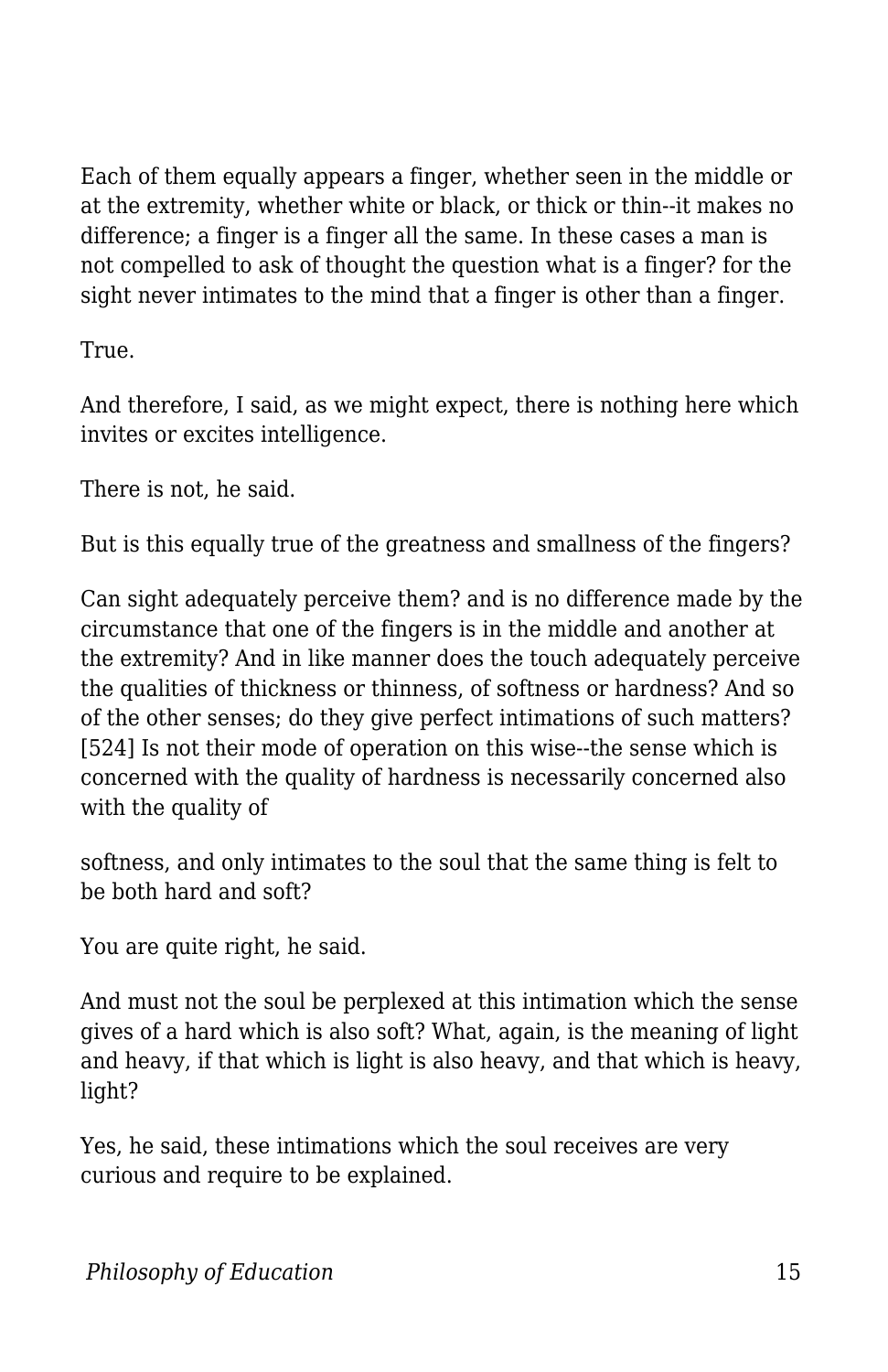Yes, I said, and in these perplexities the soul naturally summons to her aid calculation and intelligence, that she may see whether the several objects announced to her are one or two.

True.

And if they turn out to be two, is not each of them one and different?

Certainly.

And if each is one, and both are two, she will conceive the two as in a state of division, for if there were undivided they could only be conceived of as one?

True.

The eye certainly did see both small and great, but only in a confused manner; they were not distinguished.

Yes.

Whereas the thinking mind, intending to light up the chaos, was compelled to reverse the process, and look at small and great as separate and not confused.

Very true.

Was not this the beginning of the enquiry 'What is great?' and 'What is small?'

Exactly so.

And thus arose the distinction of the visible and the intelligible.

Most true.

This was what I meant when I spoke of impressions which invited the

*Philosophy of Education* 16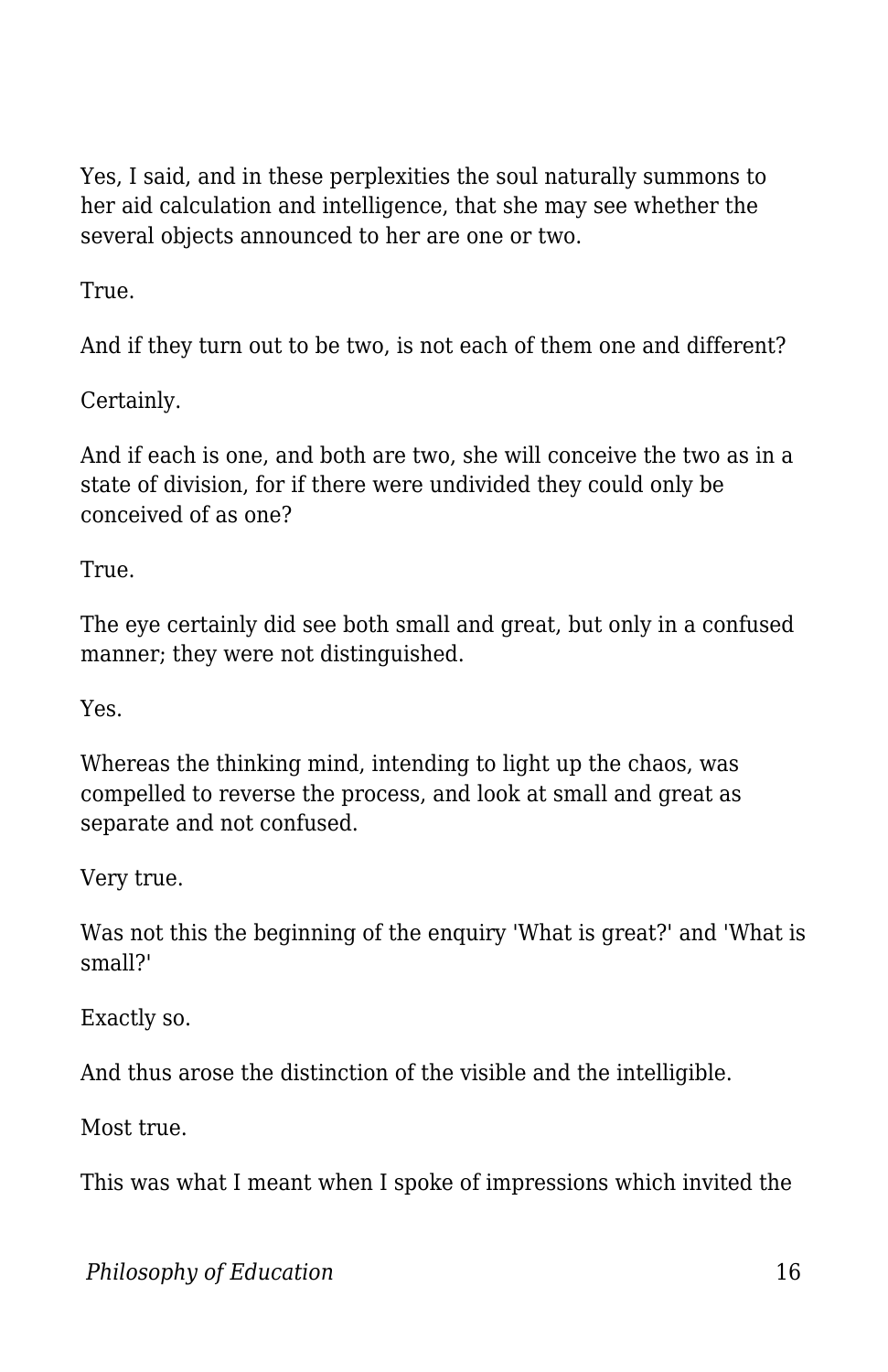intellect, or the reverse--those which are simultaneous with opposite impressions, invite thought; those which are not simultaneous do not.

I understand, he said, and agree with you.

And to which class do unity and number belong?

I do not know, he replied.

Think a little and you will see that what has preceded will supply the answer; for if simple unity could be adequately perceived by the sight or by any other sense, then, as we were saying in the case of the finger, there would be nothing to attract towards being; but when there is some contradiction always present, and one is the reverse of one and involves the conception of plurality, then thought begins to be aroused within us, and the soul perplexed and wanting to arrive at a decision asks 'What is absolute unity?' This is the way in which the study of the one has a power of drawing [525] and converting the mind to the contemplation of true being.

And surely, he said, this occurs notably in the case of one; for we see the same thing to be both one and infinite in multitude?

Yes, I said; and this being true of one must be equally true of all number?

Certainly.

And all arithmetic and calculation have to do with number?

Yes.

And they appear to lead the mind towards truth?

Yes, in a very remarkable manner.

Then this is knowledge of the kind for which we are seeking, having a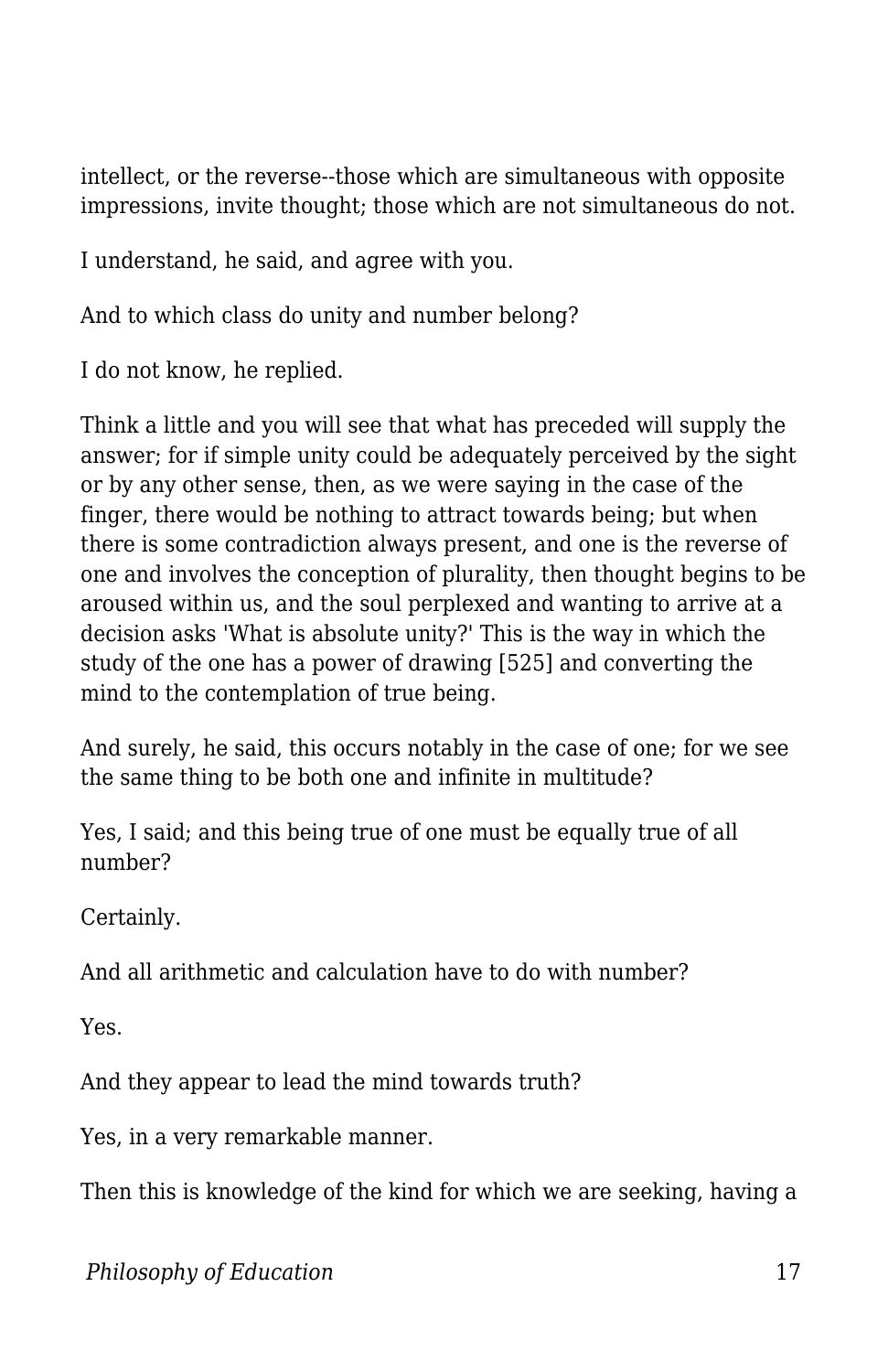double use, military and philosophical; for the man of war must learn the art of number or he will not know how to array his troops, and the philosopher also, because he has to rise out of the sea of change and lay hold of true being, and therefore he must be an arithmetician.

That is true.

And our guardian is both warrior and philosopher?

Certainly.

Then this is a kind of knowledge which legislation may fitly prescribe; and we must endeavour to persuade those who are to be the principal men of our State to go and learn arithmetic, not as amateurs, but they must carry on the study until they see the nature of numbers with the mind only; nor again, like merchants or retail-traders, with a view to buying or selling, but for the sake of their military use, and of the soul herself; and because this will be the easiest way for her to pass from becoming to truth and being.

That is excellent, he said.

Yes, I said, and now having spoken of it, I must add how charming the science is! and in how many ways it conduces to our desired end, if pursued in the spirit of a philosopher, and not of a shopkeeper!

How do you mean?

I mean, as I was saying, that arithmetic has a very great and elevating effect, compelling the soul to reason about abstract number, and rebelling against the introduction of visible or tangible objects into the argument.

You know how steadily the masters of the art repel and ridicule any one who attempts to divide absolute unity when he is calculating, and if you divide, they multiply (Meaning either (1) that they integrate the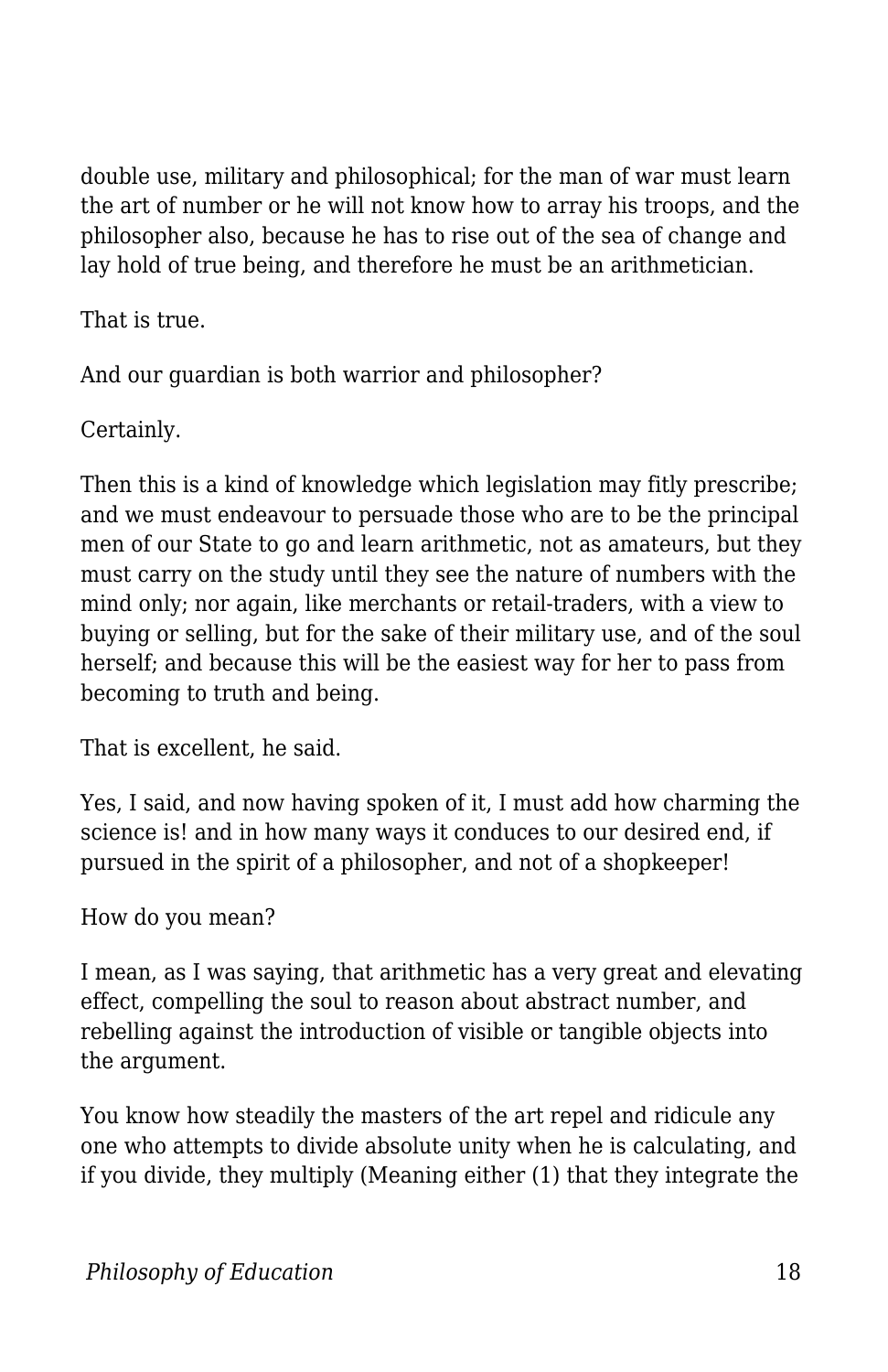number because they deny the possibility of fractions; or (2) that division is regarded by them as a process of multiplication, for the fractions of one continue to be units.), taking care that one shall continue one and not become lost in fractions.

That is very true.

[526] Now, suppose a person were to say to them: O my friends, what are these wonderful numbers about which you are reasoning, in which, as you say, there is a unity such as you demand, and each unit is equal, invariable, indivisible,--what would they answer?

They would answer, as I should conceive, that they were speaking of those numbers which can only be realized in thought.

Then you see that this knowledge may be truly called necessary, necessitating as it clearly does the use of the pure intelligence in the attainment of pure truth?

Yes; that is a marked characteristic of it.

And have you further observed, that those who have a natural talent for calculation are generally quick at every other kind of knowledge; and even the dull, if they have had an arithmetical training, although they may derive no other advantage from it, always become much quicker than they would otherwise have been.

Very true, he said.

And indeed, you will not easily find a more difficult study, and not many as difficult.

You will not.

And, for all these reasons, arithmetic is a kind of knowledge in which the best natures should be trained, and which must not be given up.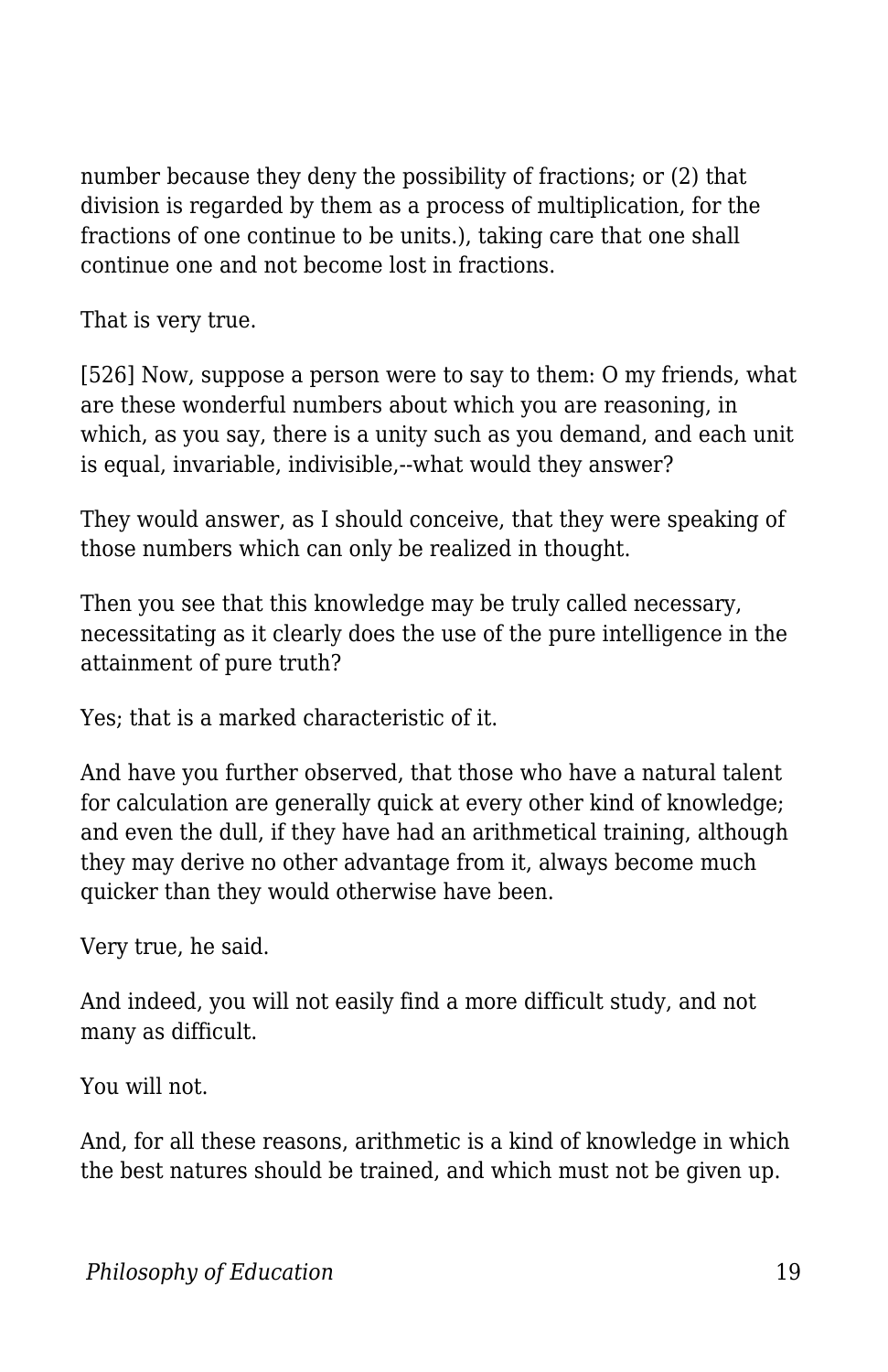I agree.

Let this then be made one of our subjects of education. And next, shall we enquire whether the kindred science also concerns us?

You mean geometry?

Exactly so.

Clearly, he said, we are concerned with that part of geometry which relates to war; for in pitching a camp, or taking up a position, or closing or extending the lines of an army, or any other military manoeuvre, whether in actual battle or on a march, it will make all the difference whether a general is or is not a geometrician.

Yes, I said, but for that purpose a very little of either geometry or calculation will be enough; the question relates rather to the greater and more advanced part of geometry--whether that tends in any degree to make more easy the vision of the idea of good; and thither, as I was saying, all things tend which compel the soul to turn her gaze towards that place, where is the full perfection of being, which she ought, by all means, to behold.

True, he said.

Then if geometry compels us to view being, it concerns us; if becoming only, it does not concern us?

[527] Yes, that is what we assert.

Yet anybody who has the least acquaintance with geometry will not deny that such a conception of the science is in flat contradiction to the ordinary language of geometricians.

How so?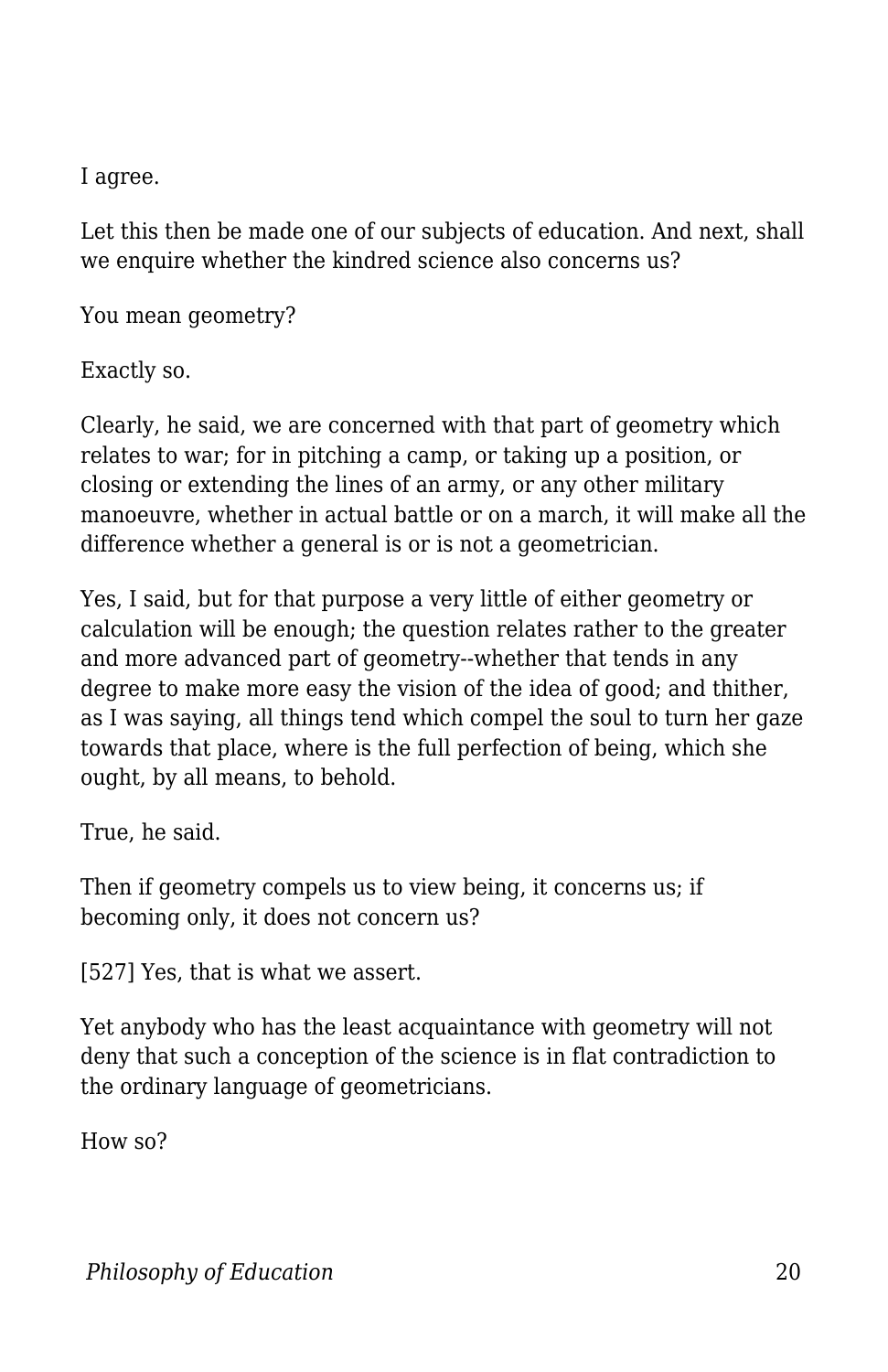They have in view practice only, and are always speaking, in a narrow and ridiculous manner, of squaring and extending and applying and the like– they confuse the necessities of geometry with those of daily life; whereas knowledge is the real object of the whole science.

Certainly, he said.

Then must not a further admission be made?

What admission?

That the knowledge at which geometry aims is knowledge of the eternal, and not of aught perishing and transient.

That, he replied, may be readily allowed, and is true.

Then, my noble friend, geometry will draw the soul towards truth, and create the spirit of philosophy, and raise up that which is now unhappily allowed to fall down.

Nothing will be more likely to have such an effect.

Then nothing should be more sternly laid down than that the inhabitants of your fair city should by all means learn geometry. Moreover the science has indirect effects, which are not small.

Of what kind? he said.

There are the military advantages of which you spoke, I said; and in all departments of knowledge, as experience proves, any one who has studied geometry is infinitely quicker of apprehension than one who has not.

Yes indeed, he said, there is an infinite difference between them.

Then shall we propose this as a second branch of knowledge which our youth will study?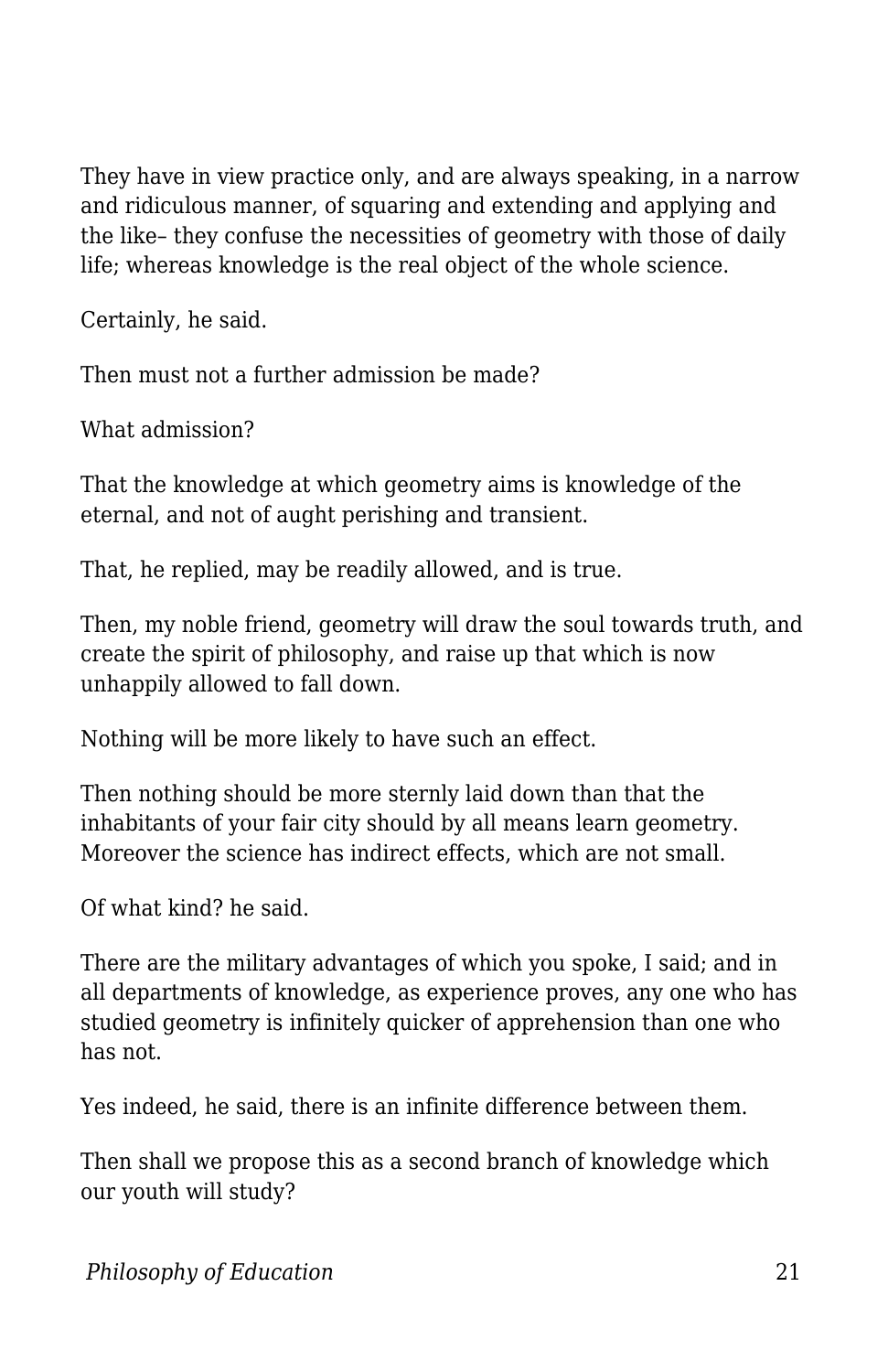Let us do so, he replied.

And suppose we make astronomy the third--what do you say?

I am strongly inclined to it, he said; the observation of the seasons and of months and years is as essential to the general as it is to the farmer or sailor.

I am amused, I said, at your fear of the world, which makes you guard against the appearance of insisting upon useless studies; and I quite admit the difficulty of believing that in every man there is an eye of the soul which, when by other pursuits lost and dimmed, is by these purified and re-illumined; and is more precious far than ten thousand bodily eyes, for by it alone is truth seen. Now there are two classes of persons: one class of those who will agree with you and will take your words as a revelation; another class to whom they will be utterly unmeaning, [528] and who will naturally deem them to be idle tales, for they see no sort of profit which is to be obtained from them. And therefore you had better decide at once with which of the two you are proposing to argue. You will very likely say with neither, and that your chief aim in carrying on the argument is your own improvement; at the same time you do not grudge to others any benefit which they may receive.

I think that I should prefer to carry on the argument mainly on my own behalf.

Then take a step backward, for we have gone wrong in the order of the sciences.

What was the mistake? he said.

After plane geometry, I said, we proceeded at once to solids in revolution, instead of taking solids in themselves; whereas after the second dimension the third, which is concerned with cubes and dimensions of depth, ought to have followed.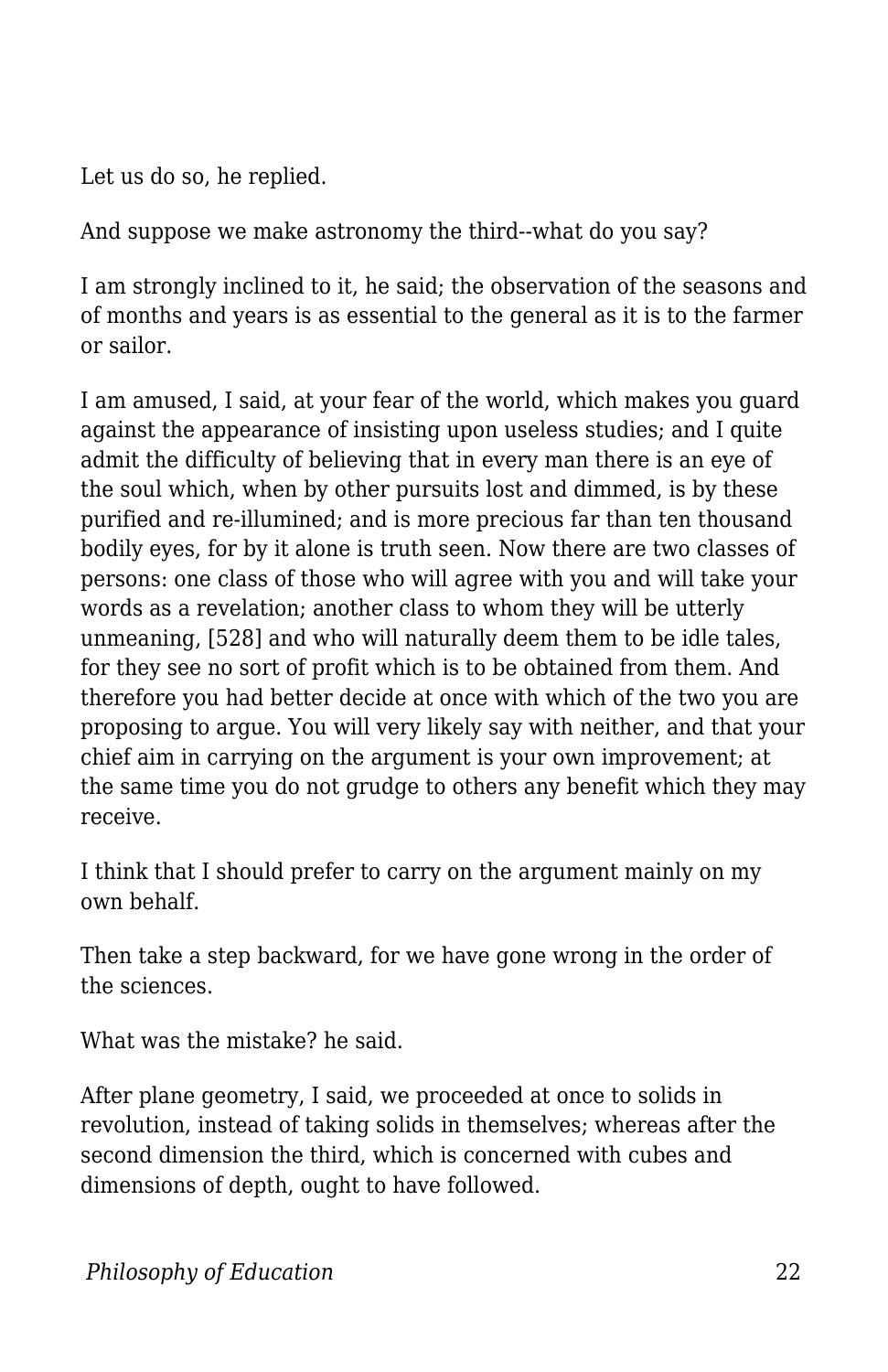That is true, Socrates; but so little seems to be known as yet about these subjects.

Why, yes, I said, and for two reasons:--in the first place, no government patronises them; this leads to a want of energy in the pursuit of them, and they are difficult; in the second place, students cannot learn them unless they have a director. But then a director can hardly be found, and even if he could, as matters now stand, the students, who are very conceited, would not attend to him. That, however, would be otherwise if the whole State became the director of these studies and gave honour to them; then disciples would want to come, and there would be continuous and earnest search, and discoveries would be made; since even now, disregarded as they are by the world, and maimed of their fair proportions, and although none of their votaries can tell the use of them, still these studies force their way by their natural charm, and very likely, if they had the help of the State, they would some day emerge into light.

Yes, he said, there is a remarkable charm in them. But I do not clearly understand the change in the order. First you began with a geometry of plane surfaces?

Yes, I said.

And you placed astronomy next, and then you made a step backward?

Yes, and I have delayed you by my hurry; the ludicrous state of solid geometry, which, in natural order, should have followed, made me pass over this branch and go on to astronomy, or motion of solids.

True, he said.

Then assuming that the science now omitted would come into existence if encouraged by the State, let us go on to astronomy, which will be fourth.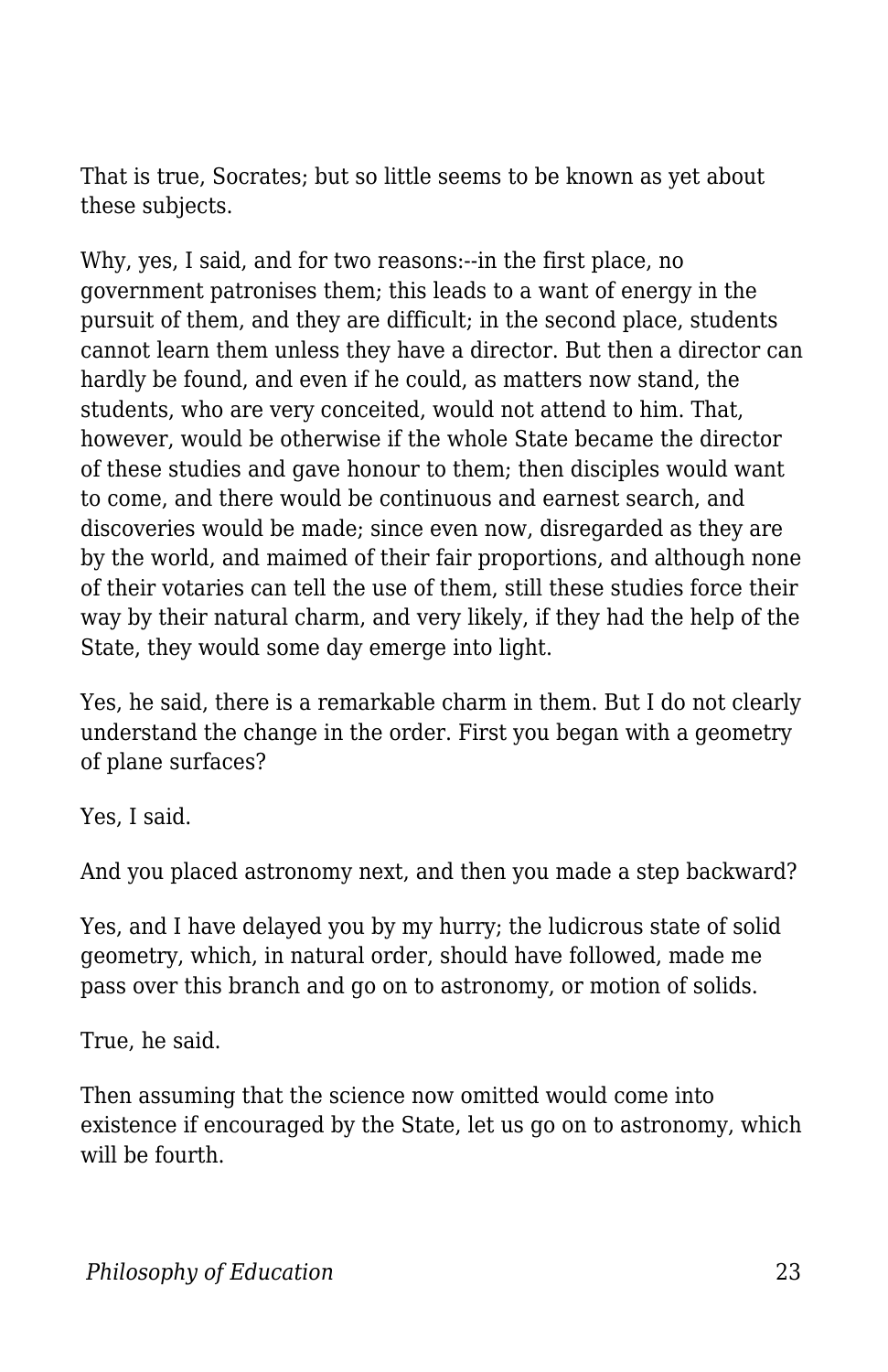The right order, he replied. And now, Socrates, as you rebuked the vulgar manner in which I praised astronomy before, [529] my praise shall be given in your own spirit. For every one, as I think, must see that astronomy compels the soul to look upwards and leads us from this world to another.

Every one but myself, I said; to every one else this may be clear, but not to me.

And what then would you say?

I should rather say that those who elevate astronomy into philosophy appear to me to make us look downwards and not upwards.

What do you mean? he asked.

You, I replied, have in your mind a truly sublime conception of our knowledge of the things above. And I dare say that if a person were to throw his head back and study the fretted ceiling, you would still think that his mind was the percipient, and not his eyes. And you are very likely right, and I may be a simpleton: but, in my opinion, that knowledge only which is of being and of the unseen can make the soul look upwards, and whether a man gapes at the heavens or blinks on the ground, seeking to learn some particular of sense, I would deny that he can learn, for nothing of that sort is matter of science; his soul is looking downwards, not upwards, whether his way to knowledge is by water or by land, whether he floats, or only lies on his back.

I acknowledge, he said, the justice of your rebuke. Still, I should like to ascertain how astronomy can be learned in any manner more conducive to that knowledge of which we are speaking?

I will tell you, I said: The starry heaven which we behold is wrought upon a visible ground, and therefore, although the fairest and most perfect of visible things, must necessarily be deemed inferior far to the true motions of absolute swiftness and absolute slowness, which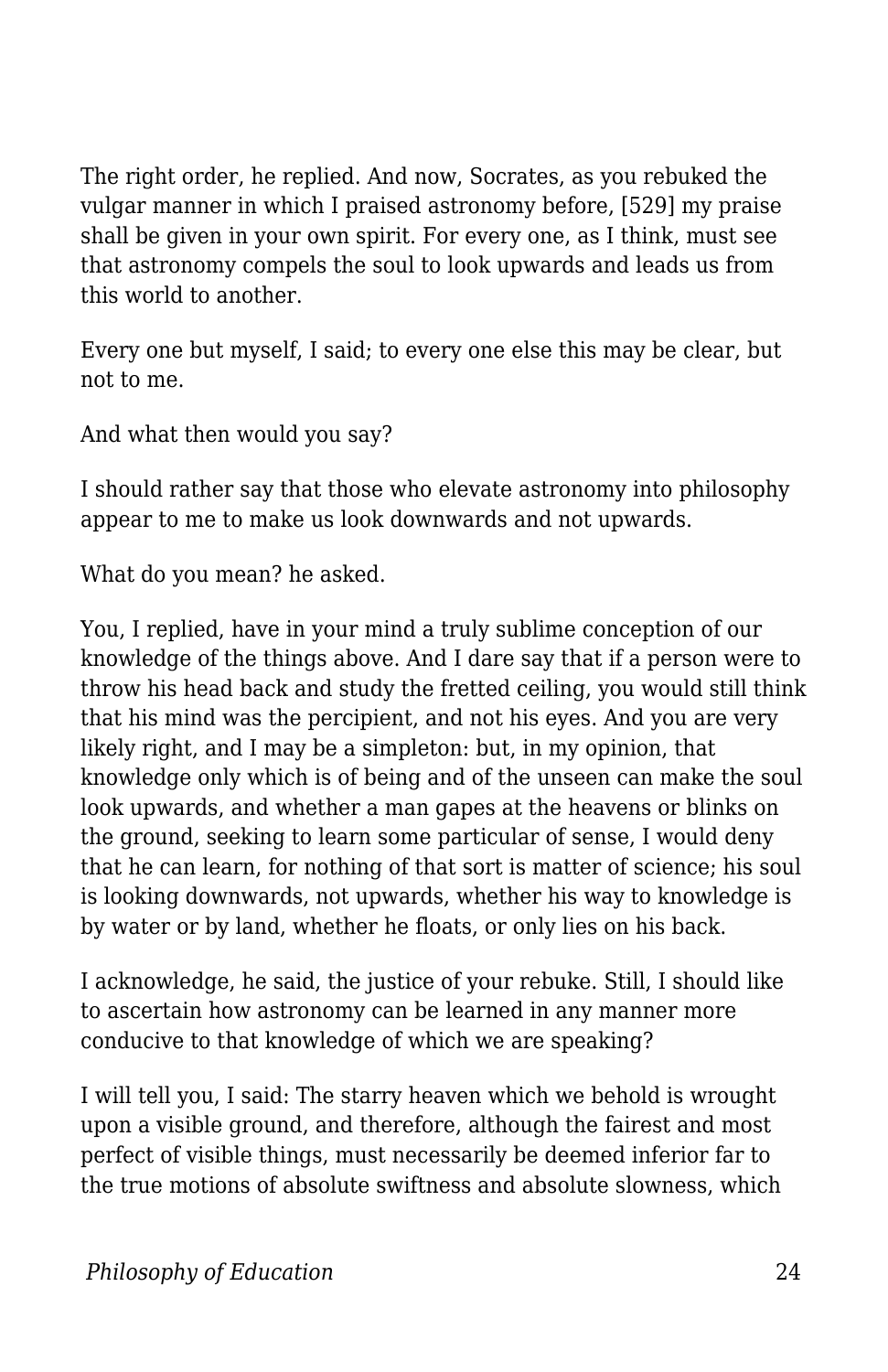are relative to each other, and carry with them that which is contained in them, in the true number and in every true figure. Now, these are to be apprehended by reason and intelligence, but not by sight.

True, he replied.

The spangled heavens should be used as a pattern and with a view to that higher knowledge; their beauty is like the beauty of figures or pictures excellently wrought by the hand of Daedalus, or some other great artist, which we may chance to behold; any geometrician who saw them would appreciate the exquisiteness of their workmanship, but he would never dream of thinking that in them he could find the true equal or the true double, or the truth of any other proportion. [530]

No, he replied, such an idea would be ridiculous.

And will not a true astronomer have the same feeling when he looks at the movements of the stars? Will he not think that heaven and the things in heaven are framed by the Creator of them in the most perfect manner? But he will never imagine that the proportions of night and day, or of both to the month, or of the month to the year, or of the stars to these and to one another, and any other things that are material and visible can also be eternal and subject to no deviation- that would be absurd; and it is equally absurd to take so much pains in investigating their exact truth.

I quite agree, though I never thought of this before.

Then, I said, in astronomy, as in geometry, we should employ problems, and let the heavens alone if we would approach the subject in the right way and so make the natural gift of reason to be of any real use.

That, he said, is a work infinitely beyond our present astronomers.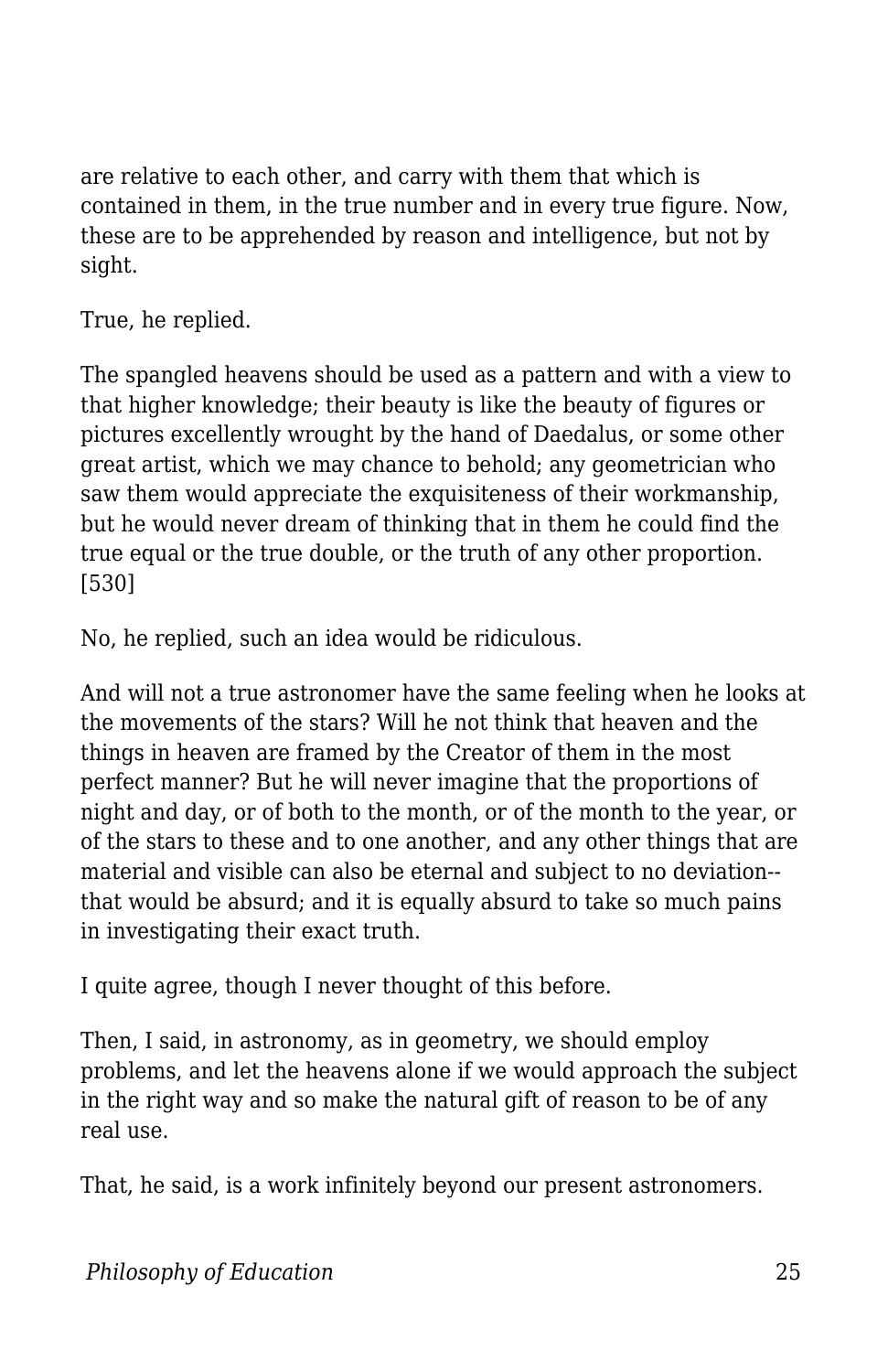Yes, I said; and there are many other things which must also have a similar extension given to them, if our legislation is to be of any value. But can you tell me of any other suitable study?

No, he said, not without thinking.

Motion, I said, has many forms, and not one only; two of them are obvious enough even to wits no better than ours; and there are others, as I imagine, which may be left to wiser persons.

But where are the two?

There is a second, I said, which is the counterpart of the one already named.

And what may that be?

The second, I said, would seem relatively to the ears to be what the first is to the eyes; for I conceive that as the eyes are designed to look up at the stars, so are the ears to hear harmonious motions; and these are sister sciences--as the Pythagoreans say, and we, Glaucon, agree with them?

Yes, he replied.

But this, I said, is a laborious study, and therefore we had better go and learn of them; and they will tell us whether there are any other applications of these sciences. At the same time, we must not lose sight of our own higher object.

What is that?

There is a perfection which all knowledge ought to reach, and which our pupils ought also to attain, and not to fall short of, as I was saying that they did in astronomy. [531] For in the science of harmony, as you probably know, the same thing happens. The teachers of harmony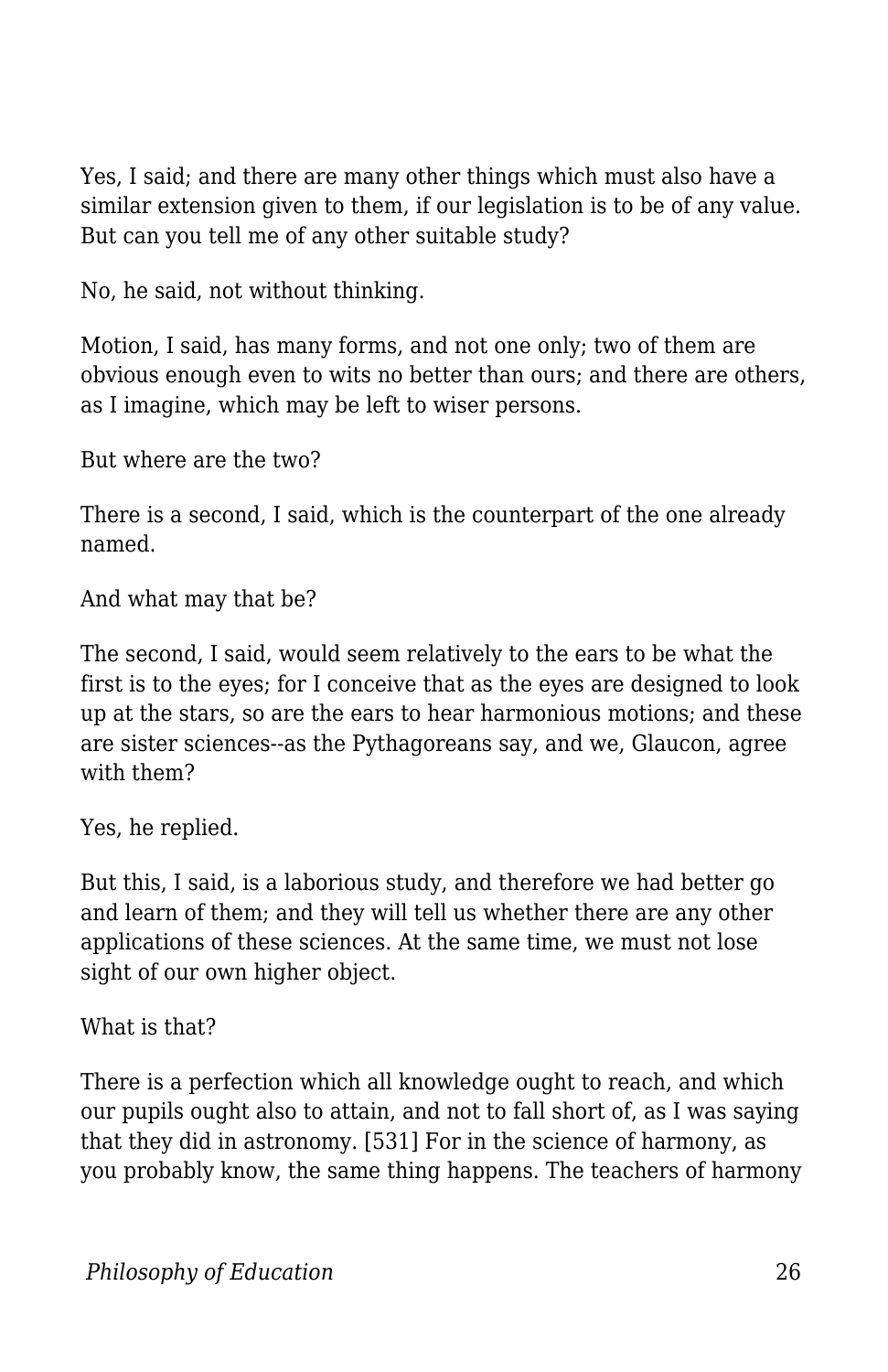compare the sounds and consonances which are heard only, and their labour, like that of the astronomers, is in vain.

Yes, by heaven! he said; and 'tis as good as a play to hear them talking about their condensed notes, as they call them; they put their ears close alongside of the strings like persons catching a sound from their neighbour's wall--one set of them declaring that they distinguish an intermediate note and have found the least interval which should be the unit of measurement; the others insisting that the two sounds have passed into the same--either party setting their ears before their understanding.

You mean, I said, those gentlemen who tease and torture the strings and rack them on the pegs of the instrument: I might carry on the metaphor and speak after their manner of the blows which the plectrum gives, and make accusations against the strings, both of backwardness and forwardness to sound; but this would be tedious, and therefore I will only say that these are not the men, and that I am referring to the Pythagoreans, of whom I was just now proposing to enquire about harmony. For they too are in error, like the astronomers; they investigate the numbers of the harmonies which are heard, but they never attain to problems--that is to say, they never reach the natural harmonies of number, or reflect why some numbers are harmonious and others not.

That, he said, is a thing of more than mortal knowledge.

A thing, I replied, which I would rather call useful; that is, if sought after with a view to the beautiful and good; but if pursued in any other spirit, useless.

Very true, he said.

Now, when all these studies reach the point of inter-communion and connection with one another, and come to be considered in their mutual affinities, then, I think, but not till then, will the pursuit of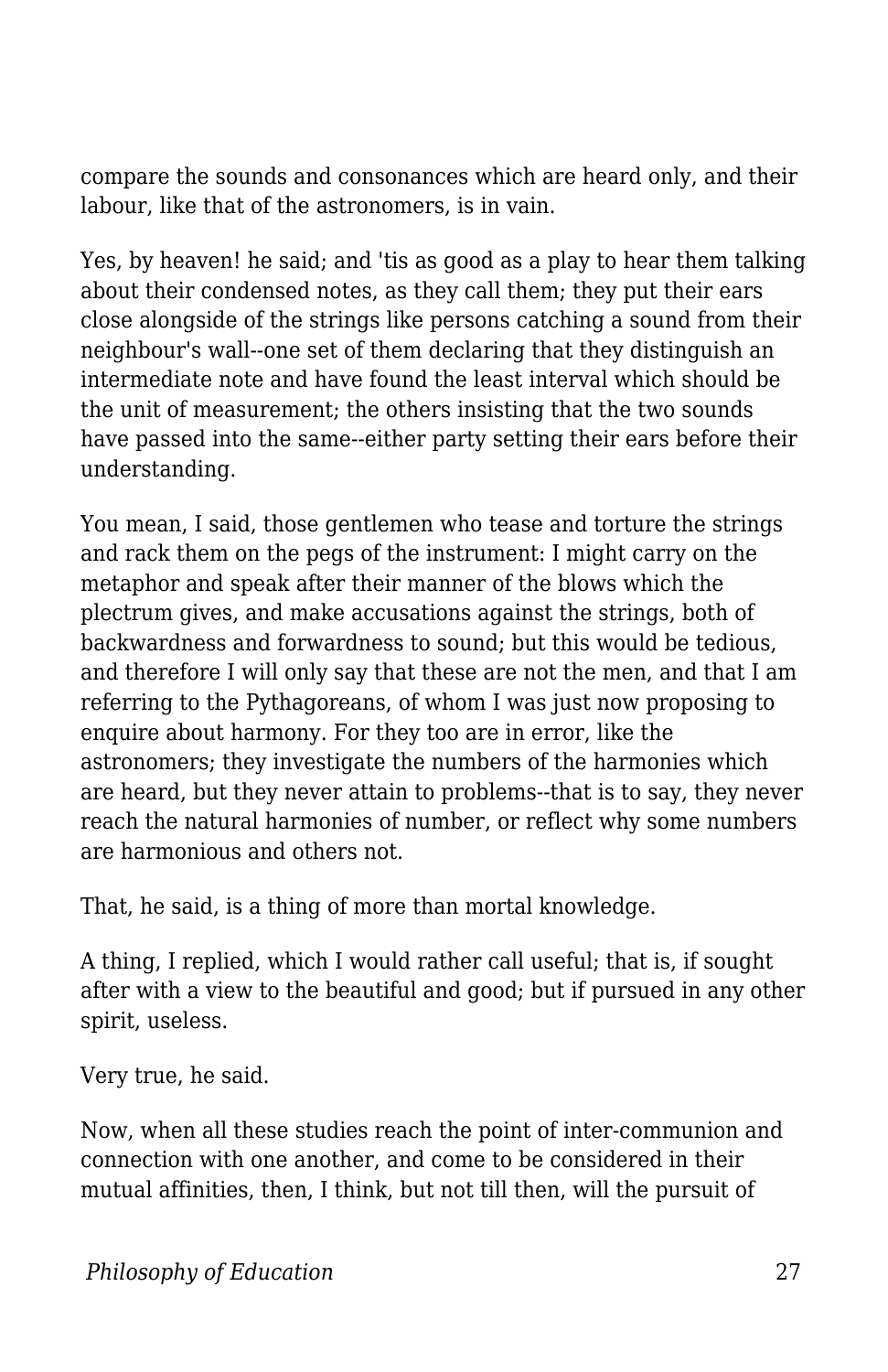them have a value for our objects; otherwise there is no profit in them.

I suspect so; but you are speaking, Socrates, of a vast work.

What do you mean? I said; the prelude or what? Do you not know that all this is but the prelude to the actual strain which we have to learn? For you surely would not regard the skilled mathematician as a dialectician?

Assuredly not, he said; I have hardly ever known a mathematician who was capable of reasoning.

But do you imagine that men who are unable to give and take a reason will have the knowledge which we require of them? [532]

Neither can this be supposed.

And so, Glaucon, I said, we have at last arrived at the hymn of dialectic.

This is that strain which is of the intellect only, but which the faculty of sight will nevertheless be found to imitate; for sight, as you may remember, was imagined by us after a while to behold the real animals and stars, and last of all the sun himself. And so with dialectic; when a person starts on the discovery of the absolute by the light of reason only, and without any assistance of sense, and perseveres until by pure intelligence he arrives at the perception of the absolute good, he at last finds himself at the end of the intellectual world, as in the case of sight at the end of the visible.

Exactly, he said.

Then this is the progress which you call dialectic?

True.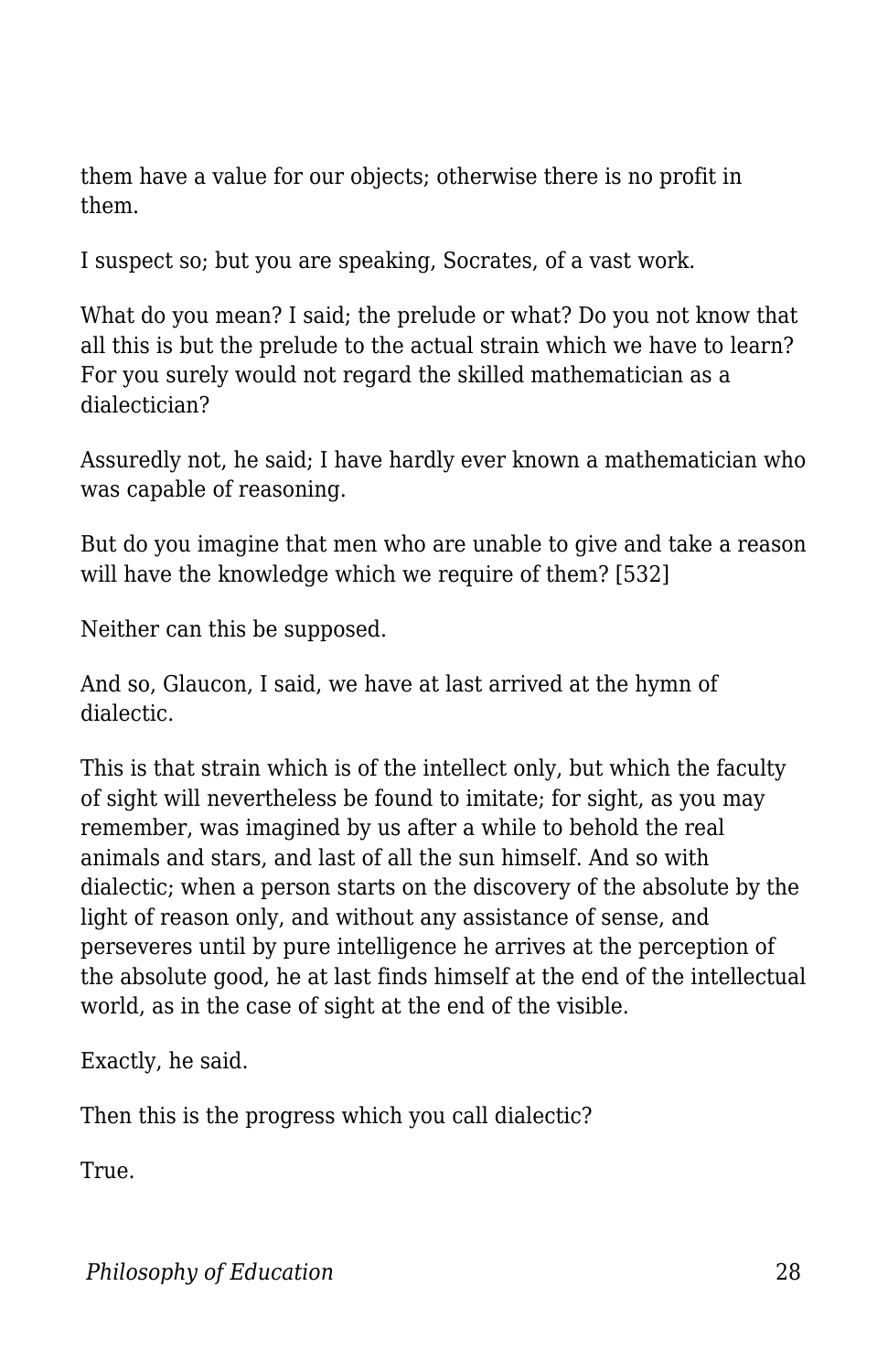But the release of the prisoners from chains, and their translation from the shadows to the images and to the light, and the ascent from the underground den to the sun, while in his presence they are vainly trying to look on animals and plants and the light of the sun, but are able to perceive even with their weak eyes the images in the water (which are divine), and are the shadows of true existence (not shadows of images cast by a light of fire, which compared with the sun is only an image)--this power of elevating the highest principle in the soul to the contemplation of that which is best in existence, with which we may compare the raising of that faculty which is the very light of the body to the sight of that which is brightest in the material and visible world--this power is given, as I was saying, by all that study and pursuit of the arts which has been described.

I agree in what you are saying, he replied, which may be hard to believe, yet, from another point of view, is harder still to deny. This, however, is not a theme to be treated of in passing only, but will have to be discussed again and again. And so, whether our conclusion be true or false, let us assume all this, and proceed at once from the prelude or preamble to the chief strain (A play upon the Greek word, which means both 'law' and 'strain.'), and describe that in like manner. Say, then, what is

the nature and what are the divisions of dialectic, and what are the paths which lead thither; for these paths will also lead to our final rest.

[533] Dear Glaucon, I said, you will not be able to follow me here, though I would do my best, and you should behold not an image only but the absolute truth, according to my notion. Whether what I told you would or would not have been a reality I cannot venture to say; but you would have seen something like reality; of that I am confident.

Doubtless, he replied.

But I must also remind you, that the power of dialectic alone can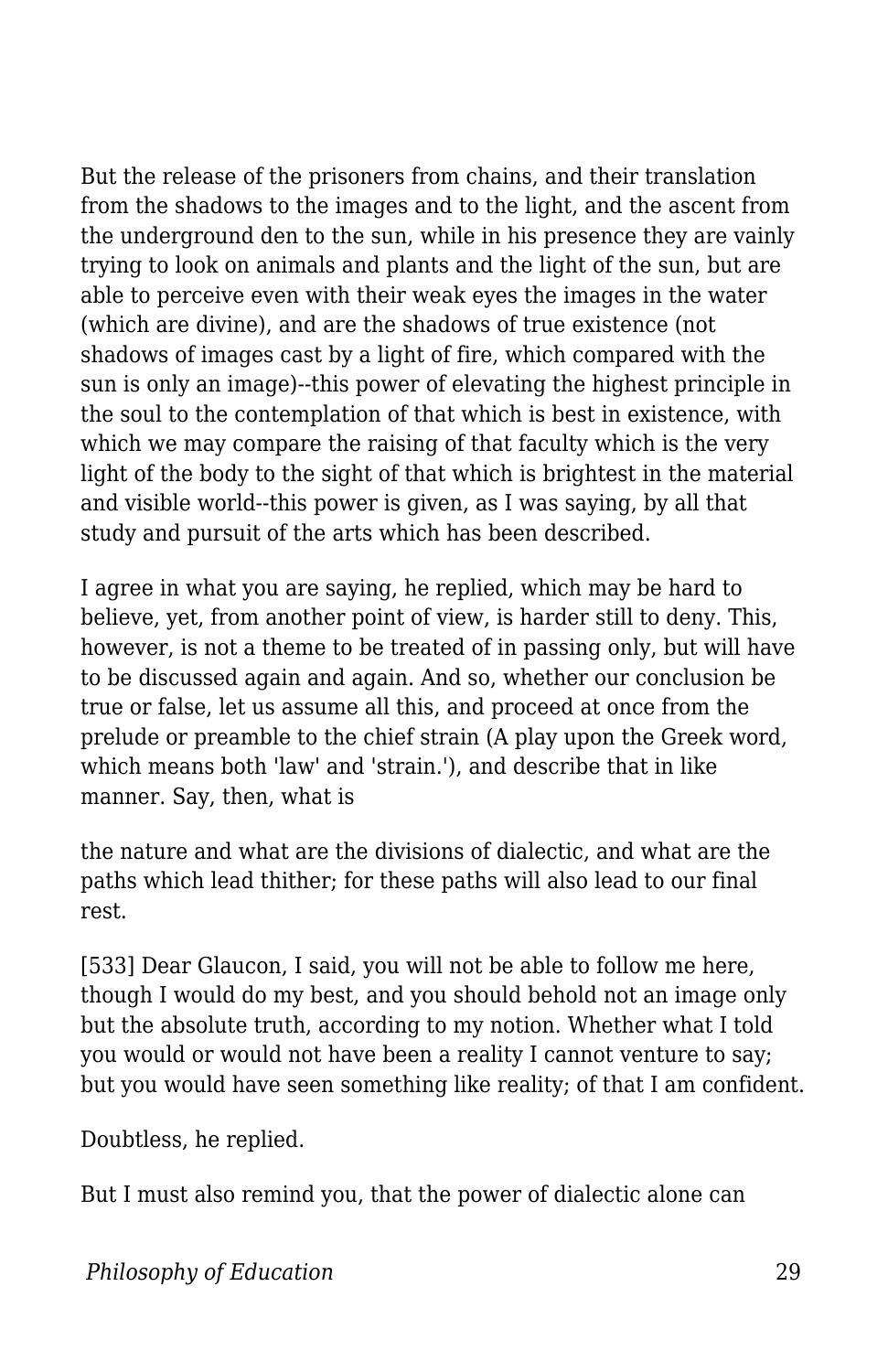reveal this, and only to one who is a disciple of the previous sciences.

Of that assertion you may be as confident as of the last.

And assuredly no one will argue that there is any other method of comprehending by any regular process all true existence or of ascertaining what each thing is in its own nature; for the arts in general are concerned with the desires or opinions of men, or are cultivated with a view to production and construction, or for the preservation of such productions and constructions; and as to the mathematical sciences which, as we were saying, have some apprehension of true being--geometry and the like--they only dream about being, but never can they behold the waking reality so long as they leave the hypotheses which they use unexamined, and are unable to give an account of them. For when a man knows not his own first principle, and when the conclusion and intermediate steps are also constructed out of he knows not what, how can he imagine that such a fabric of convention can ever become science?

Impossible, he said.

Then dialectic, and dialectic alone, goes directly to the first principle and is the only science which does away with hypotheses in order to make her ground secure; the eye of the soul, which is literally buried in an outlandish slough, is by her gentle aid lifted upwards; and she uses as handmaids and helpers in the work of conversion, the sciences which we have been discussing. Custom terms them sciences, but they ought to have some other name, implying greater clearness than opinion and less clearness than science: and this, in our previous sketch, was called understanding. But why should we dispute about names when we have realities of such importance to consider?

Why indeed, he said, when any name will do which expresses the thought of the mind with clearness?

At any rate, we are satisfied, as before, to have four divisions; two for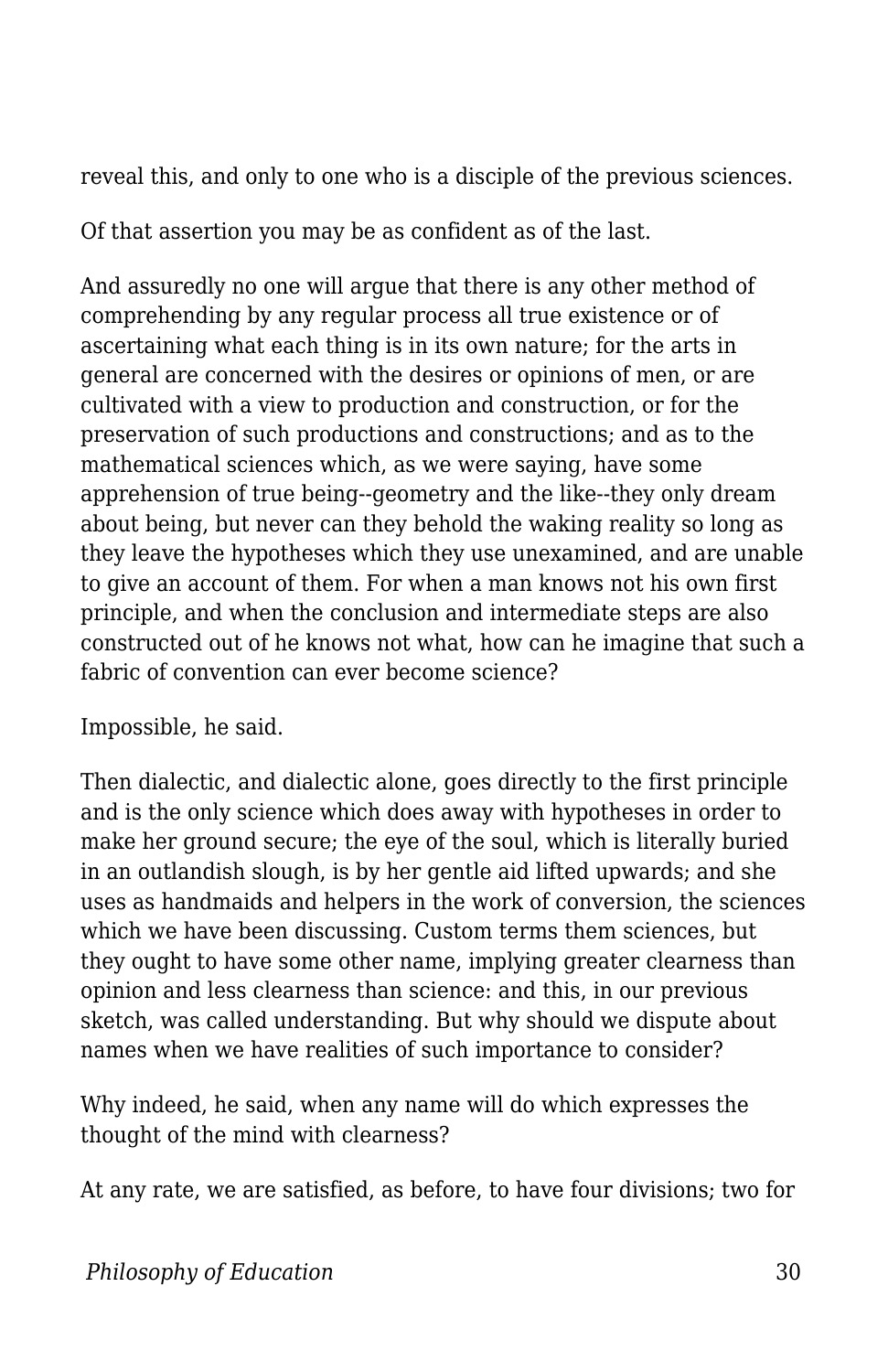intellect and two for opinion, and to call the first division science, the second understanding, the third belief, and the fourth perception of shadows, [534] opinion being concerned with becoming, and intellect with being; and so to make a proportion:--

As being is to becoming, so is pure intellect to opinion. And as intellect is to opinion, so is science to belief, and understanding to the perception of shadows.

But let us defer the further correlation and subdivision of the subjects of opinion and of intellect, for it will be a long enquiry, many times longer than this has been.

As far as I understand, he said, I agree.

And do you also agree, I said, in describing the dialectician as one who attains a conception of the essence of each thing? And he who does not possess and is therefore unable to impart this conception, in whatever degree he fails, may in that degree also be said to fail in intelligence?

Will you admit so much?

Yes, he said; how can I deny it?

And you would say the same of the conception of the good? Until the person is able to abstract and define rationally the idea of good, and unless he can run the gauntlet of all objections, and is ready to disprove them, not by appeals to opinion, but to absolute truth, never faltering at any step of the argument--unless he can do all this, you would say that he knows neither the idea of good nor any other good; he apprehends only a shadow, if anything at all, which is given by opinion and not by science;--dreaming and slumbering in this life, before he is well awake here, he arrives at the world below, and has his final quietus.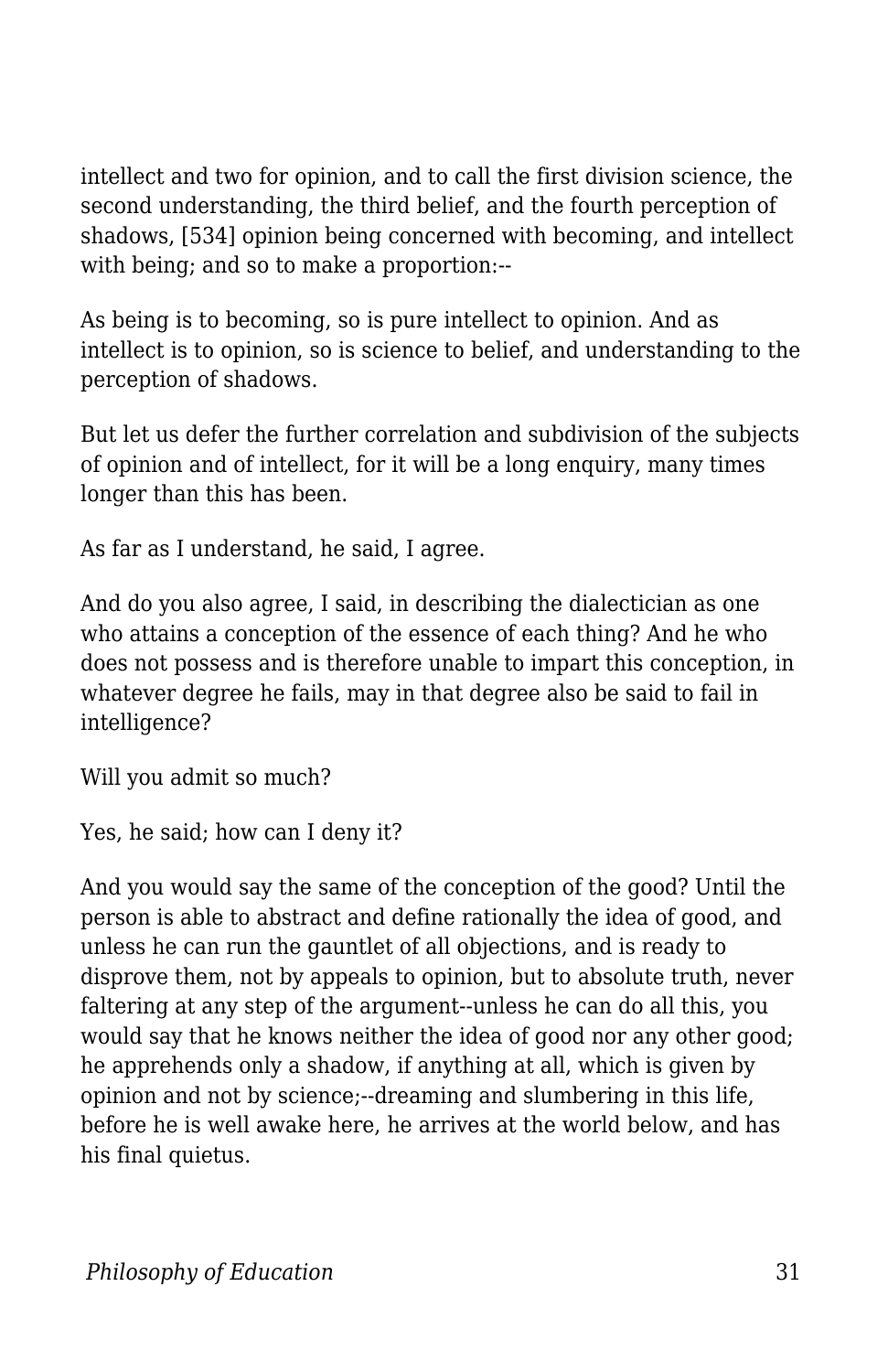In all that I should most certainly agree with you.

And surely you would not have the children of your ideal State, whom you are nurturing and educating--if the ideal ever becomes a reality- you would not allow the future rulers to be like posts (Literally 'lines,' probably the starting-point of a race-course), having no reason in them, and yet to be set in authority over the highest matters?

Certainly not.

Then you will make a law that they shall have such an education as will enable them to attain the greatest skill in asking and answering questions?

Yes, he said, you and I together will make it.

Dialectic, then, as you will agree, is the coping-stone of the sciences, and is set over them; no other science can be placed higher--the nature of knowledge can no further go?

I agree, he said.

[535] But to whom we are to assign these studies, and in what way they are to be assigned, are questions which remain to be considered.

Yes, clearly.

You remember, I said, how the rulers were chosen before?

Certainly, he said.

The same natures must still be chosen, and the preference again given to the surest and the bravest, and, if possible, to the fairest; and, having noble and generous tempers, they should also have the natural gifts which will facilitate their education.

And what are these?

**Philosophy of Education** 32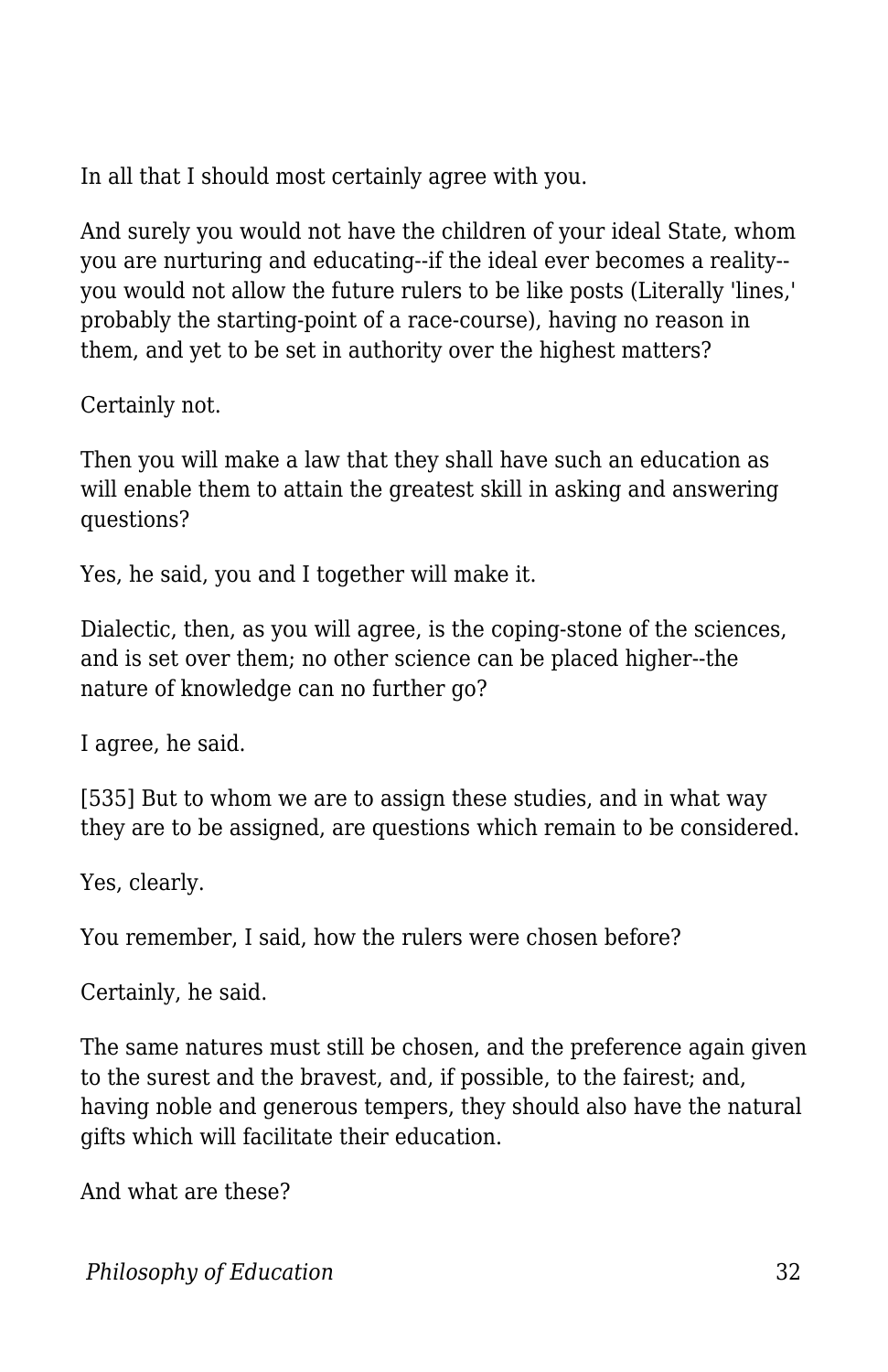Such gifts as keenness and ready powers of acquisition; for the mind more often faints from the severity of study than from the severity of gymnastics: the toil is more entirely the mind's own, and is not shared with the body.

Very true, he replied.

Further, he of whom we are in search should have a good memory, and be an unwearied solid man who is a lover of labour in any line; or he will never be able to endure the great amount of bodily exercise and to go through all the intellectual discipline and study which we require of him.

Certainly, he said; he must have natural gifts.

The mistake at present is, that those who study philosophy have no vocation, and this, as I was before saying, is the reason why she has fallen into disrepute: her true sons should take her by the hand and not bastards.

What do you mean?

In the first place, her votary should not have a lame or halting industry– I mean, that he should not be half industrious and half idle: as, for example, when a man is a lover of gymnastic and hunting, and all other bodily exercises, but a hater rather than a lover of the labour of learning or listening or enquiring. Or the occupation to which he devotes himself may be of an opposite kind, and he may have the other sort of lameness.

Certainly, he said.

And as to truth, I said, is not a soul equally to be deemed halt and lame which hates voluntary falsehood and is extremely indignant at herself and others when they tell lies, but is patient of involuntary falsehood, and does not mind wallowing like a swinish beast in the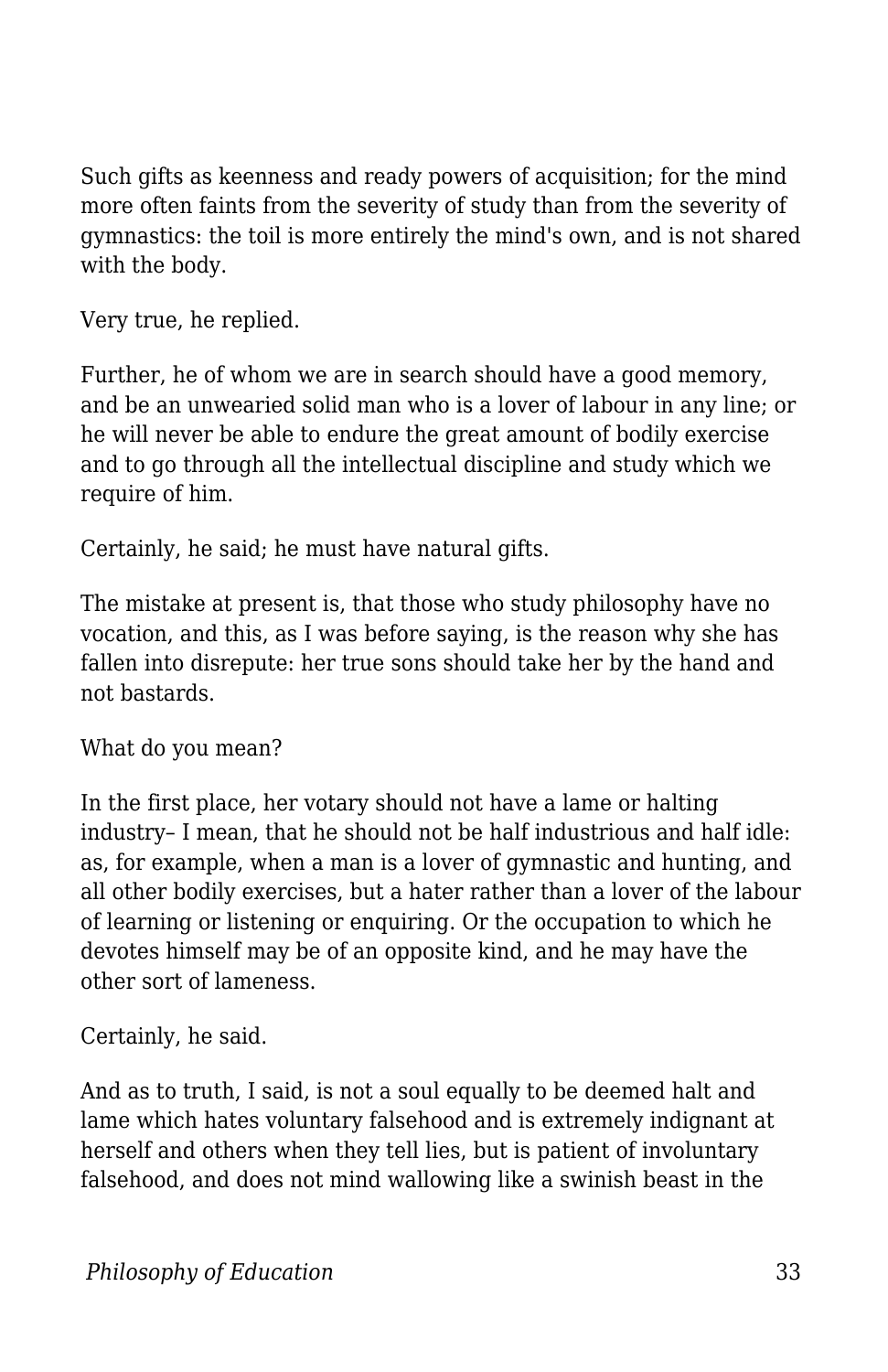mire of ignorance, and has no shame at being detected?

To be sure.

[536] And, again, in respect of temperance, courage, magnificence, and every other virtue, should we not carefully distinguish between the true son and the bastard? for where there is no discernment of such qualities states and individuals unconsciously err; and the state makes a ruler, and the individual a friend, of one who, being defective in some part of virtue, is in a figure lame or a bastard.

That is very true, he said.

All these things, then, will have to be carefully considered by us; and if only those whom we introduce to this vast system of education and training are sound in body and mind, justice herself will have nothing to say against us, and we shall be the saviours of the constitution and of the State; but, if our pupils are men of another stamp, the reverse will happen, and we shall pour a still greater flood of ridicule on philosophy than she has to endure at present.

That would not be creditable.

Certainly not, I said; and yet perhaps, in thus turning jest into earnest I am equally ridiculous.

In what respect?

I had forgotten, I said, that we were not serious, and spoke with too much excitement. For when I saw philosophy so undeservedly trampled under foot of men I could not help feeling a sort of indignation at the authors of her disgrace: and my anger made me too vehement.

Indeed! I was listening, and did not think so.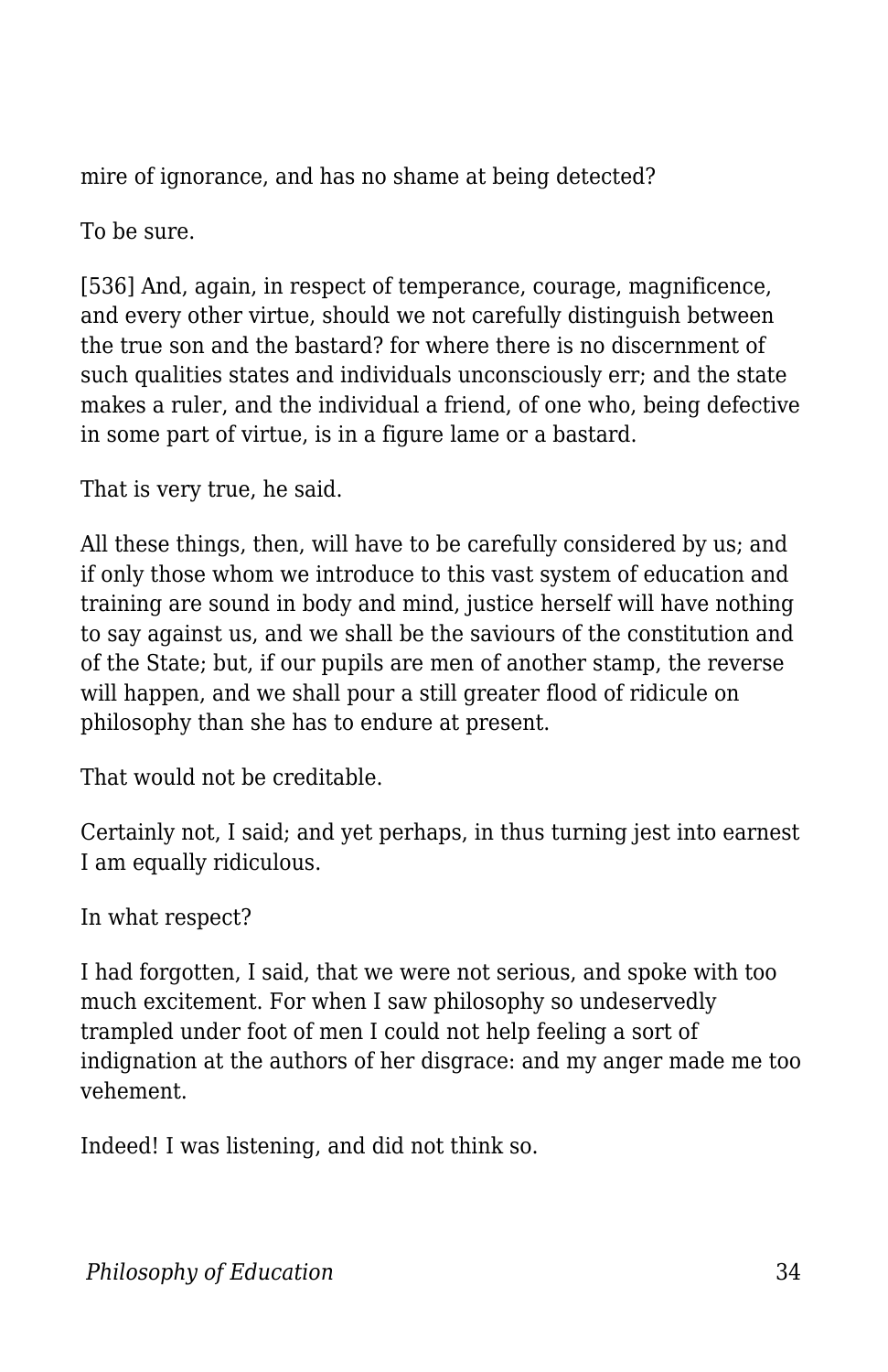But I, who am the speaker, felt that I was. And now let me remind you that, although in our former selection we chose old men, we must not do so in this. Solon was under a delusion when he said that a man when he grows old may learn many things--for he can no more learn much than he can run much; youth is the time for any extraordinary toil.

Of course.

And, therefore, calculation and geometry and all the other elements of instruction, which are a preparation for dialectic, should be presented to the mind in childhood; not, however, under any notion of forcing our system of education.

Why not?

Because a freeman ought not to be a slave in the acquisition of knowledge of any kind. Bodily exercise, when compulsory, does no harm to the body; but knowledge which is acquired under compulsion obtains no hold on the mind.

Very true.

Then, my good friend, I said, do not use compulsion, but let early education be a sort of amusement; [537] you will then be better able to find out the natural bent.

That is a very rational notion, he said.

Do you remember that the children, too, were to be taken to see the battle on horseback; and that if there were no danger they were to be brought close up and, like young hounds, have a taste of blood given them?

Yes, I remember.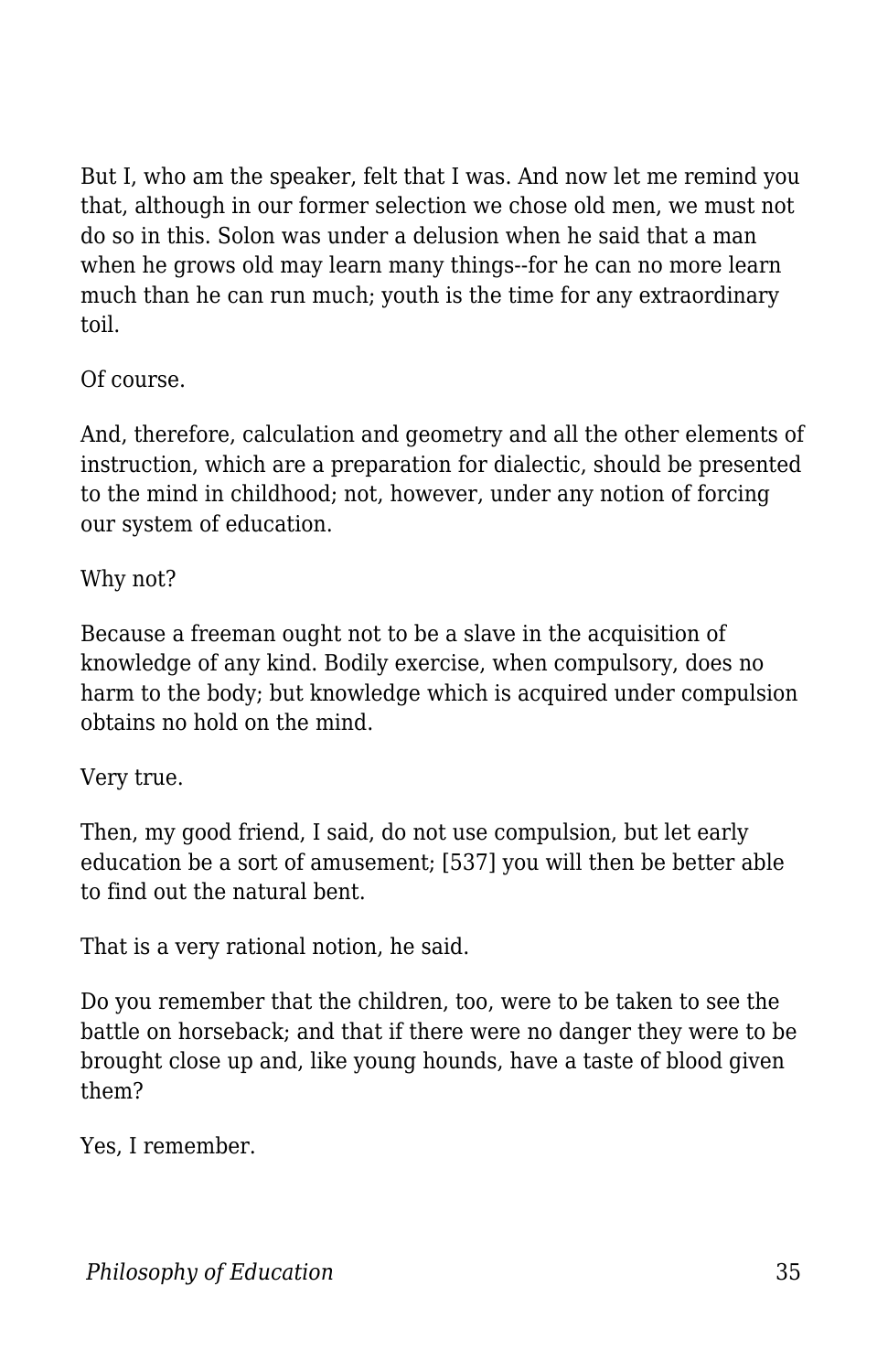The same practice may be followed, I said, in all these things--labours, lessons, dangers--and he who is most at home in all of them ought to be enrolled in a select number.

## At what age?

At the age when the necessary gymnastics are over: the period whether of two or three years which passes in this sort of training is useless for any other purpose; for sleep and exercise are unpropitious to learning; and the trial of who is first in gymnastic exercises is one of the most important tests to which our youth are subjected.

Certainly, he replied.

After that time those who are selected from the class of twenty years old will be promoted to higher honour, and the sciences which they learned without any order in their early education will now be brought together, and they will be able to see the natural relationship of them to one another and to true being.

Yes, he said, that is the only kind of knowledge which takes lasting root.

Yes, I said; and the capacity for such knowledge is the great criterion of dialectical talent: the comprehensive mind is always the dialectical.

I agree with you, he said.

These, I said, are the points which you must consider; and those who have most of this comprehension, and who are most steadfast in their learning, and in their military and other appointed duties, when they have arrived at the age of thirty have to be chosen by you out of the select class, and elevated to higher honour; and you will have to prove them by the help of dialectic, in order to learn which of them is able to give up the use of sight and the other senses, and in company with truth to attain absolute being: And here, my friend, great caution is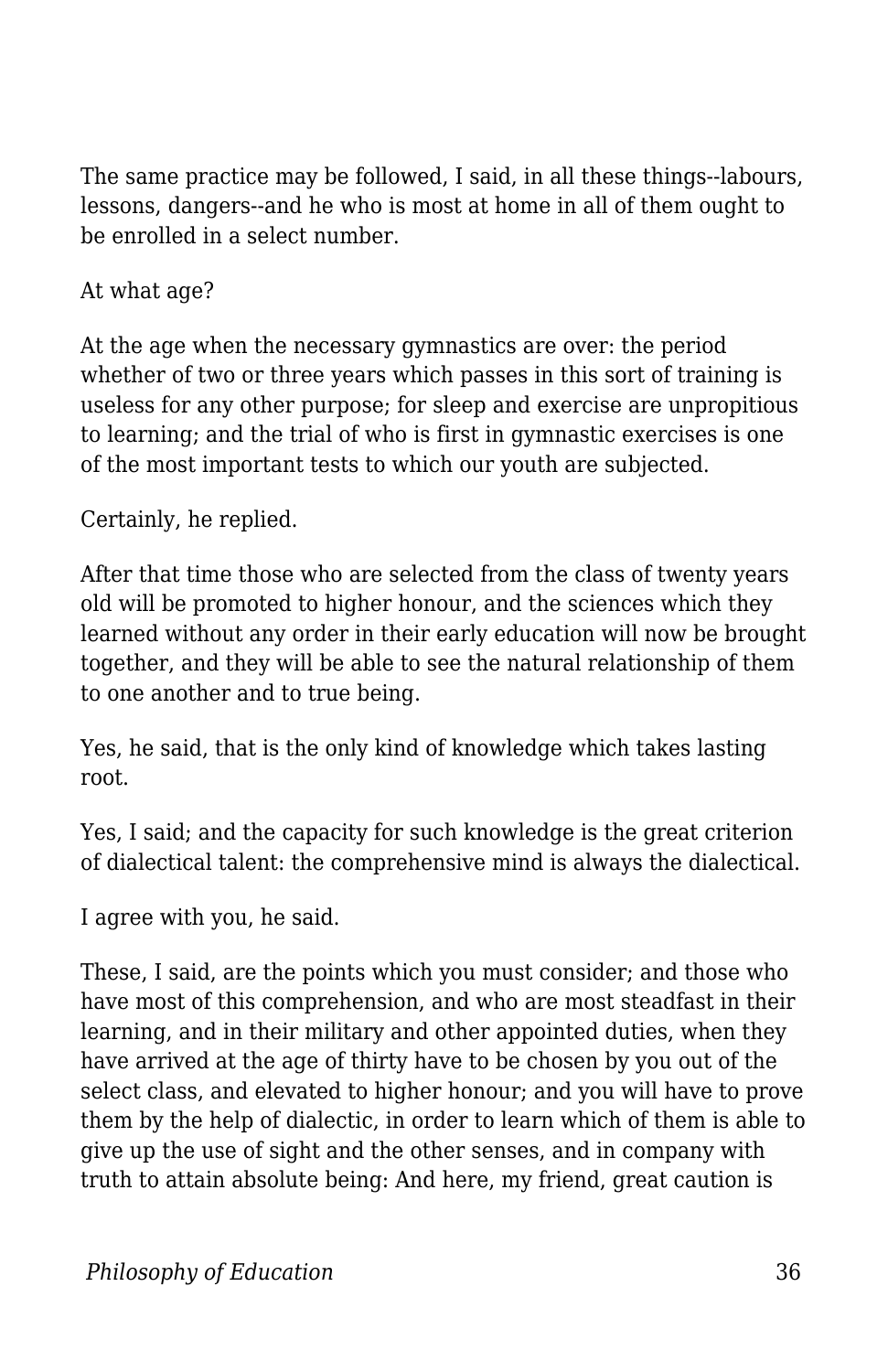required.

Why great caution?

Do you not remark, I said, how great is the evil which dialectic has introduced?

What evil? he said.

The students of the art are filled with lawlessness.

Quite true, he said.

Do you think that there is anything so very unnatural or inexcusable in their case? or will you make allowance for them?

In what way make allowance?

I want you, I said, by way of parallel, to imagine a supposititious son who is brought up in great wealth; [538] he is one of a great and numerous family, and has many flatterers. When he grows up to manhood, he learns that his alleged are not his real parents; but who the real are he is unable to discover. Can you guess how he will be likely to behave towards his flatterers and his supposed parents, first of all during the period when he is ignorant of the false relation, and then again when he knows? Or shall I guess for you?

If you please.

Then I should say, that while he is ignorant of the truth he will be likely to honour his father and his mother and his supposed relations more than the flatterers; he will be less inclined to neglect them when in need, or to do or say anything against them; and he will be less willing to disobey them in any important matter.

He will.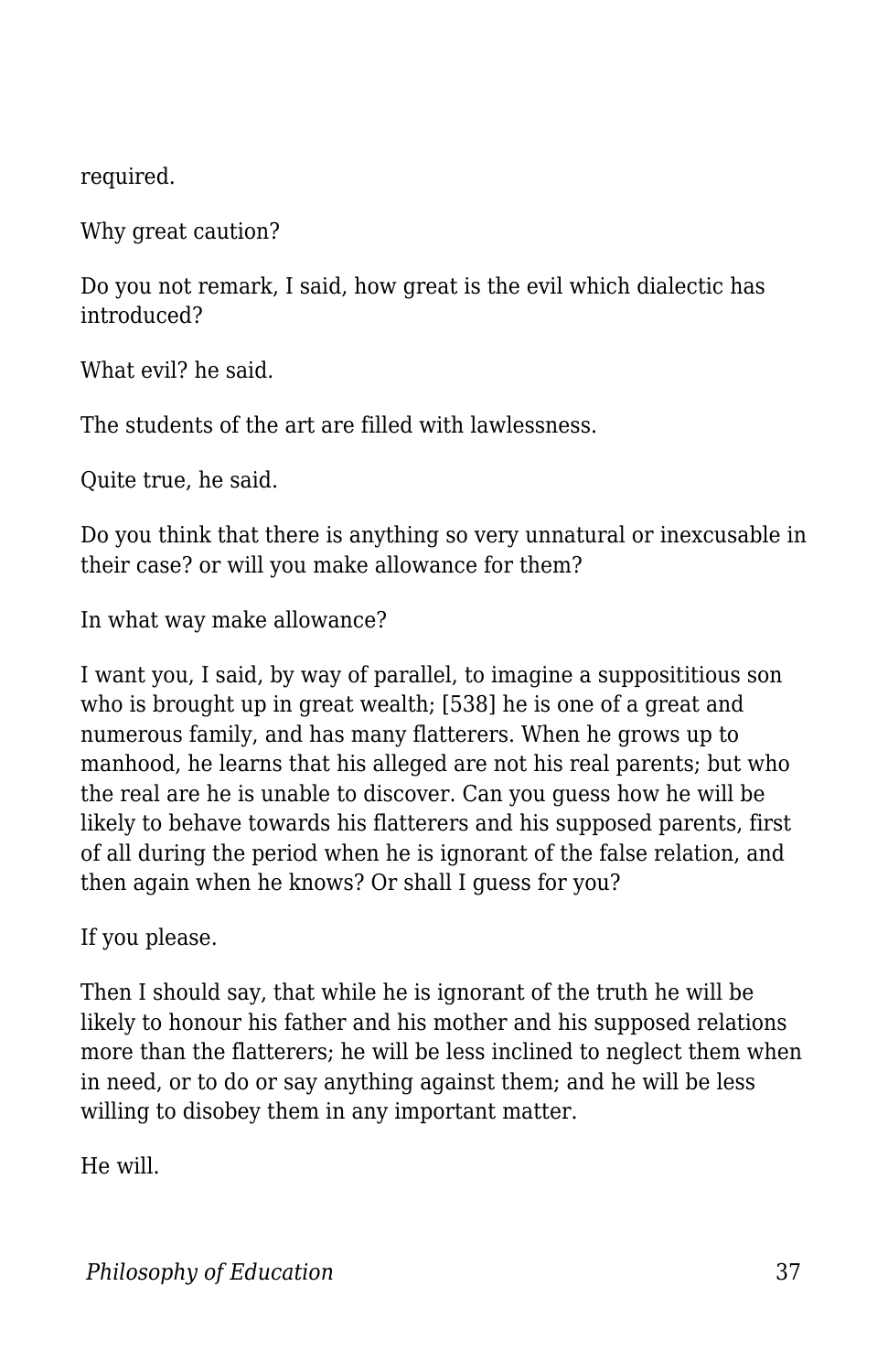But when he has made the discovery, I should imagine that he would diminish his honour and regard for them, and would become more devoted to the flatterers; their influence over him would greatly increase; he would now live after their ways, and openly associate with them, and, unless he were of an unusually good disposition, he would trouble himself no more about his supposed parents or other relations.

Well, all that is very probable. But how is the image applicable to the disciples of philosophy?

In this way: you know that there are certain principles about justice and honour, which were taught us in childhood, and under their parental authority we have been brought up, obeying and honouring them.

That is true.

There are also opposite maxims and habits of pleasure which flatter and attract the soul, but do not influence those of us who have any sense of right, and they continue to obey and honour the maxims of their fathers.

True.

Now, when a man is in this state, and the questioning spirit asks what is fair or honourable, and he answers as the legislator has taught him, and then arguments many and diverse refute his words, until he is driven into believing that nothing is honourable any more than dishonourable, or just and good any more than the reverse, and so of all the notions which he most valued, do you think that he will still honour and obey them as before?

Impossible.

And when he ceases to think them honourable and natural as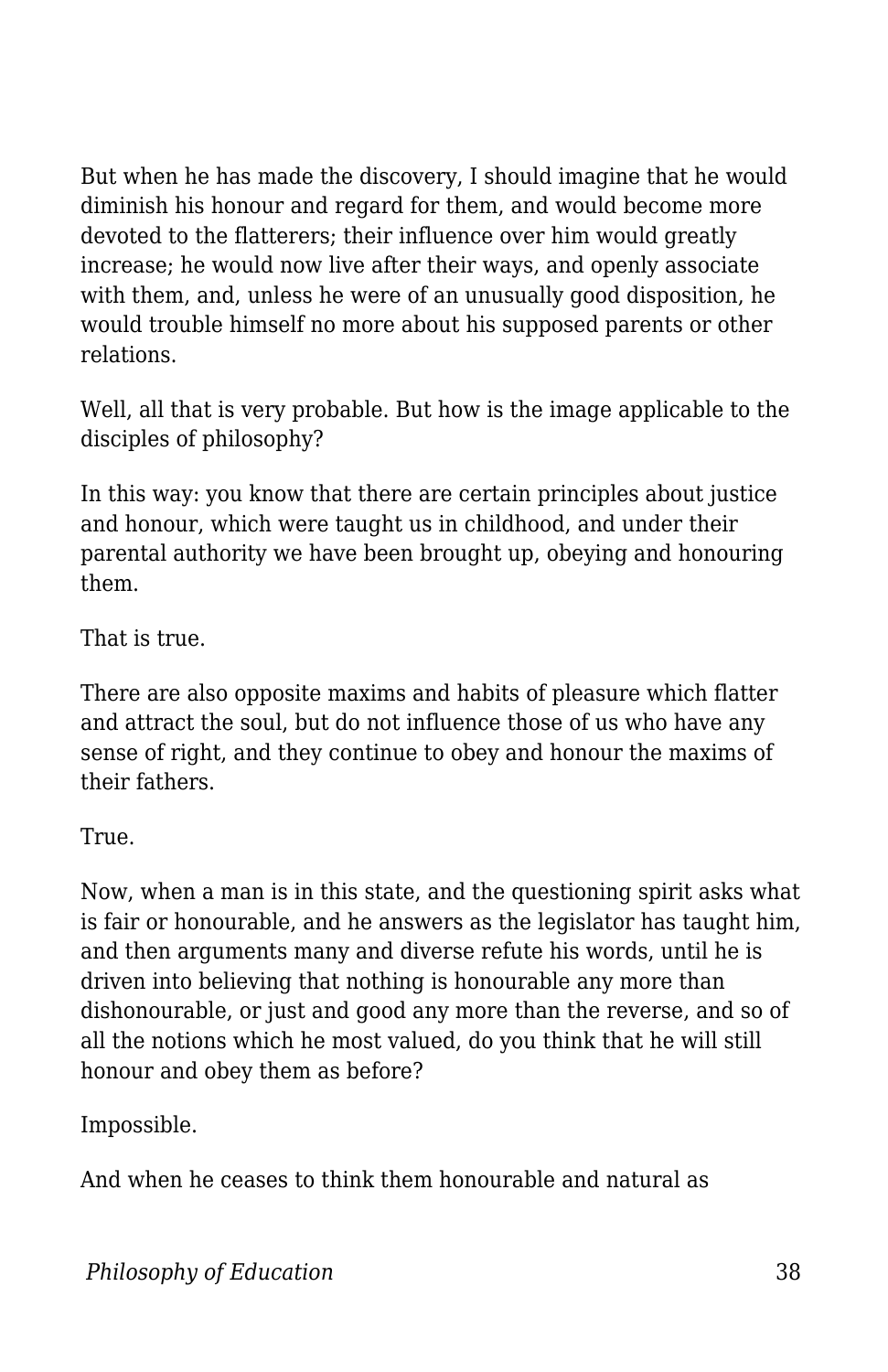heretofore, [539] and he fails to discover the true, can he be expected to pursue any life other than that which flatters his desires?

He cannot.

And from being a keeper of the law he is converted into a breaker of it?

Unquestionably.

Now all this is very natural in students of philosophy such as I have described, and also, as I was just now saying, most excusable.

Yes, he said; and, I may add, pitiable.

Therefore, that your feelings may not be moved to pity about our citizens who are now thirty years of age, every care must be taken in introducing them to dialectic.

Certainly.

There is a danger lest they should taste the dear delight too early; for youngsters, as you may have observed, when they first get the taste in their mouths, argue for amusement, and are always contradicting and refuting others in imitation of those who refute them; like puppy-dogs, they rejoice in pulling and tearing at all who come near them.

Yes, he said, there is nothing which they like better.

And when they have made many conquests and received defeats at the hands of many, they violently and speedily get into a way of not believing anything which they believed before, and hence, not only they, but philosophy and all that relates to it is apt to have a bad name with the rest of the world.

Too true, he said.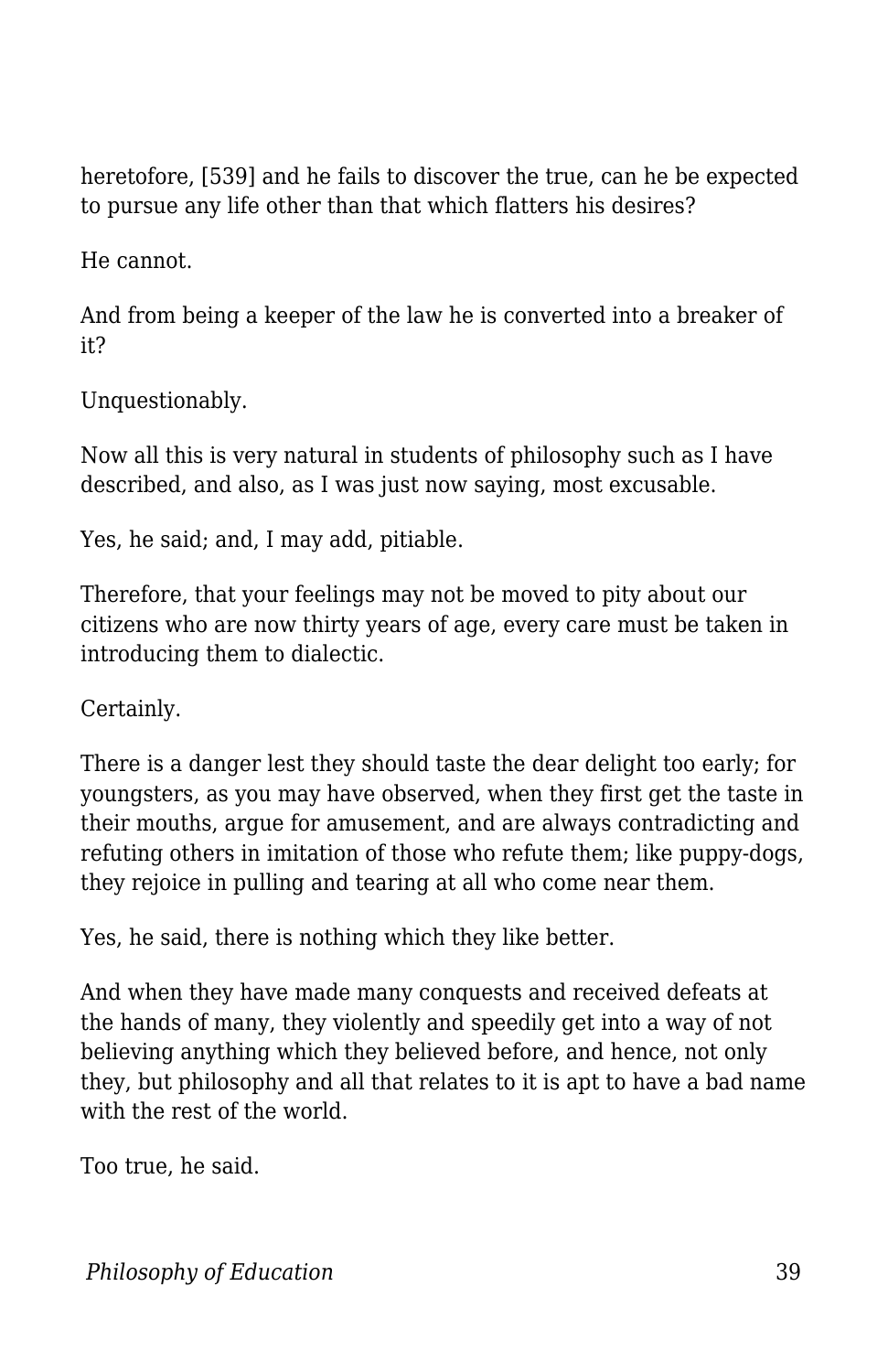But when a man begins to get older, he will no longer be guilty of such insanity; he will imitate the dialectician who is seeking for truth, and not the eristic, who is contradicting for the sake of amusement; and the greater moderation of his character will increase instead of diminishing the honour of the pursuit.

Very true, he said.

And did we not make special provision for this, when we said that the disciples of philosophy were to be orderly and steadfast, not, as now, any chance aspirant or intruder?

Very true.

Suppose, I said, the study of philosophy to take the place of gymnastics and to be continued diligently and earnestly and exclusively for twice the number of years which were passed in bodily exercise--will that be enough?

Would you say six or four years? he asked.

Say five years, I replied; at the end of the time they must be sent down again into the den and compelled to hold any military or other office which young men are qualified to hold: in this way they will get their experience of life, and there will be an opportunity of trying whether, when they are drawn all manner of ways by temptation, they will stand firm or flinch.

[540] And how long is this stage of their lives to last?

Fifteen years, I answered; and when they have reached fifty years of age, then let those who still survive and have distinguished themselves in every action of their lives and in every branch of knowledge come at last to their consummation: the time has now arrived at which they must raise the eye of the soul to the universal light which lightens all things, and behold the absolute good; for that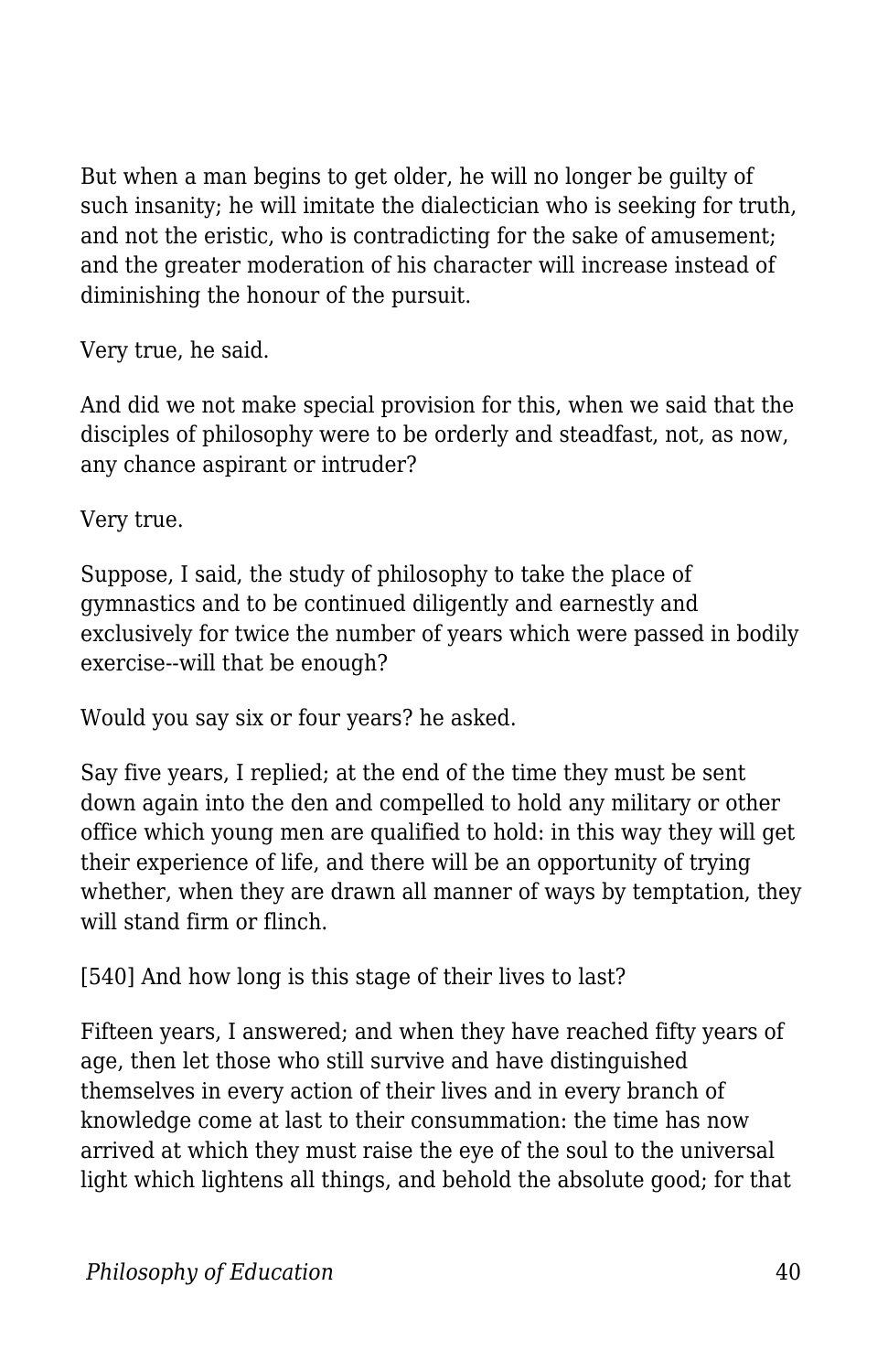is the pattern according to which they are to order the State and the lives of individuals, and the remainder of their own lives also; making philosophy their chief pursuit, but, when their turn comes, toiling also at politics and ruling for the public good, not as though they were performing some heroic action, but simply as a matter of duty; and when they have brought up in each generation others like themselves and left them in their place to be governors of the State, then they will depart to the Islands of the Blest and dwell there; and the city will give them public memorials and sacrifices and honour them, if the Pythian oracle consent, as demigods, but if not, as in any case blessed and divine.

You are a sculptor, Socrates, and have made statues of our governors faultless in beauty.

Yes, I said, Glaucon, and of our governesses too; for you must not suppose that what I have been saying applies to men only and not to women as far as their natures can go.

There you are right, he said, since we have made them to share in all things like the men.

Well, I said, and you would agree (would you not?) that what has been said about the State and the government is not a mere dream, and although difficult not impossible, but only possible in the way which has been supposed; that is to say, when the true philosopher kings are born in a State, one or more of them, despising the honours of this present world which they deem mean and worthless, esteeming above all things right and the honour that springs from right, and regarding justice as the greatest and most necessary of all things, whose ministers they are, and whose principles will be exalted by them when they set in order their own city?

How will they proceed?

They will begin by sending out into the country all the inhabitants of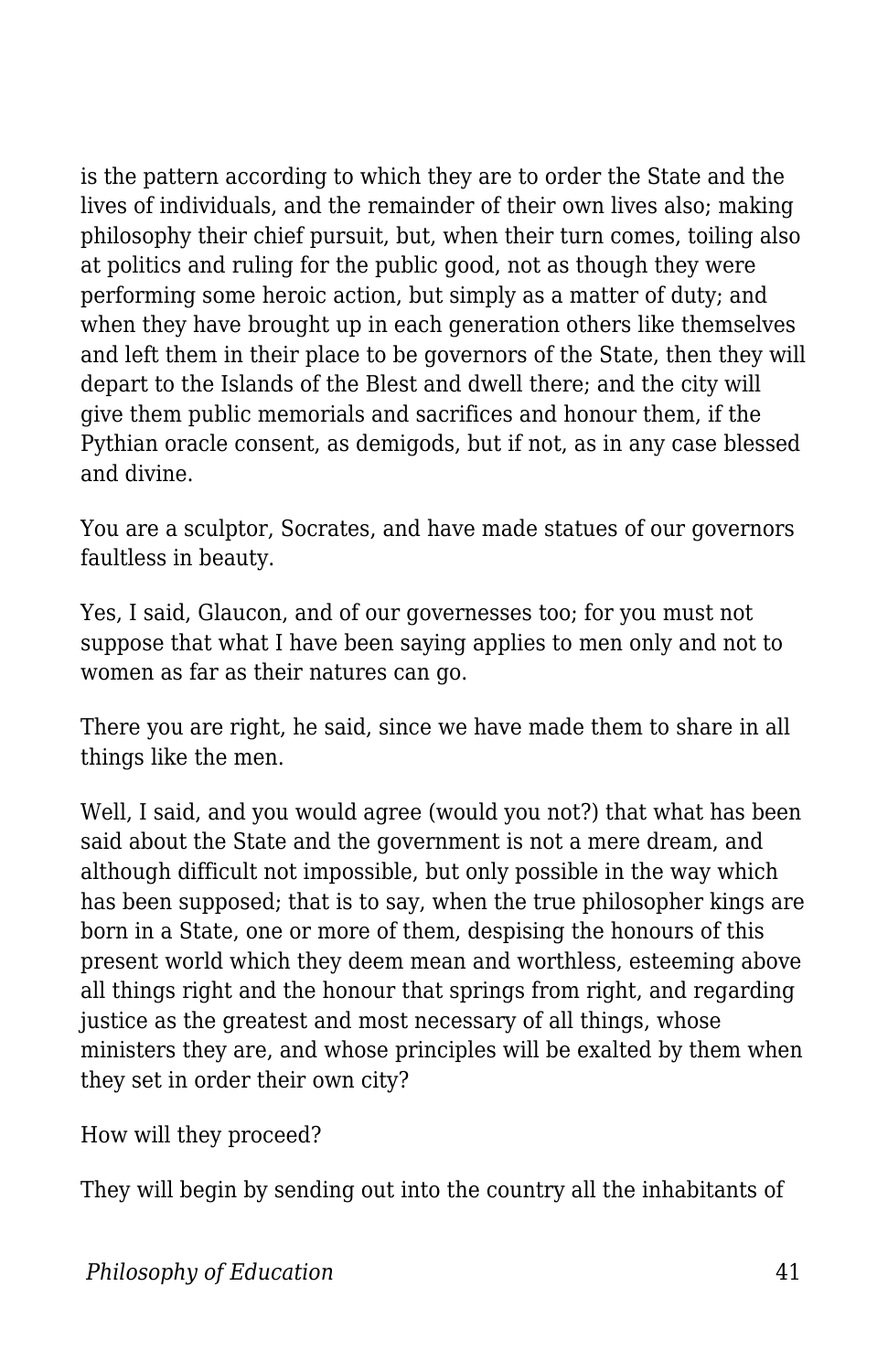the city who are more than ten years old, and will take possession of their children, who will be unaffected by the habits of their parents; these they will train in their own habits and laws, I mean in the laws which we have given them: and in this way the State and constitution of which we were speaking will soonest and most easily attain happiness, and the nation which has such a constitution will gain most.

Yes, that will be the best way. And I think, Socrates, that you have very well described how, if ever, such a constitution might come into being.

Enough then of the perfect State, and of the man who bears its image- -there is no difficulty in seeing how we shall describe him.

There is no difficulty, he replied; and I agree with you in thinking that nothing more need be said.